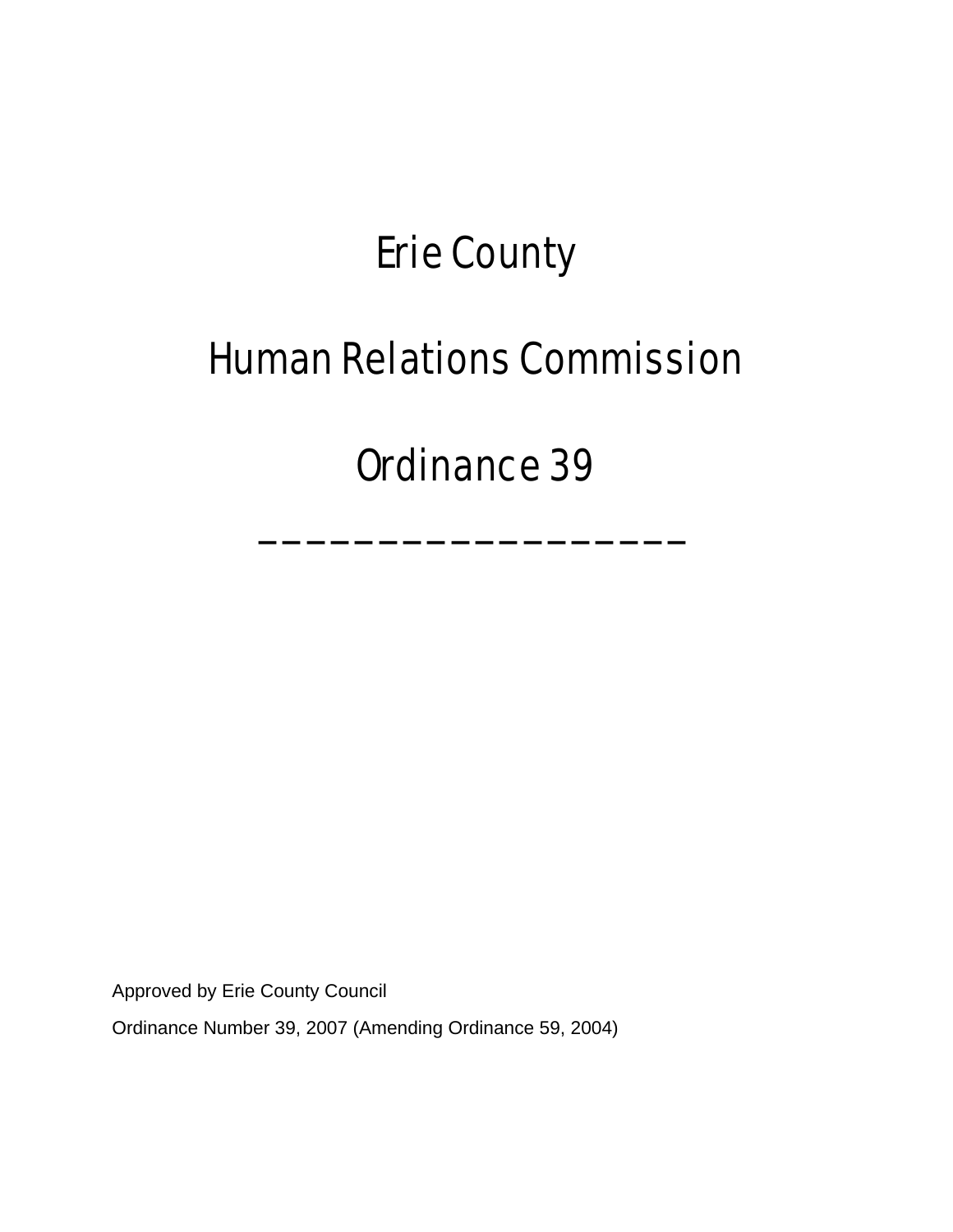## TABLE OF CONTENTS

|                     |                                                            | Page(s)        |
|---------------------|------------------------------------------------------------|----------------|
| Article I           | Preamble and Statement of Legislative Intent               | 3              |
| Article II          | <b>Findings and Declaration of Policy</b>                  | 3              |
| Article III         | <b>Freedom from Discrimination</b>                         | 4              |
| Article IV          | <b>Definitions</b>                                         | $\overline{4}$ |
| Article V           | <b>Powers and Duties</b>                                   | 12             |
| <b>Article VI</b>   | Procedure                                                  | 16             |
| <b>Article VII</b>  | <b>Enforcement and Judicial Review</b>                     | 19             |
| <b>Article VIII</b> | <b>Unlawful Discriminatory Practices in Employment</b>     | 20             |
| <b>Article IX</b>   | <b>Unlawful Discriminatory Practices in Housing</b>        | 23             |
| <b>Article X</b>    | Prohibited Interference, Coercion, or Intimidation         | 31             |
| <b>Article XI</b>   | Unlawful Discriminatory Practices in Public Accommodations | 32             |
| <b>Article XII</b>  | <b>Religious Observance</b>                                | 34             |
| <b>Article XIII</b> | <b>Conflict and Severability</b>                           | 35             |
| <b>Article XIV</b>  | <b>Authorization to Receive Donations</b>                  | 35             |
| <b>Article XV</b>   | Amendment and Repealer Clause                              | 35             |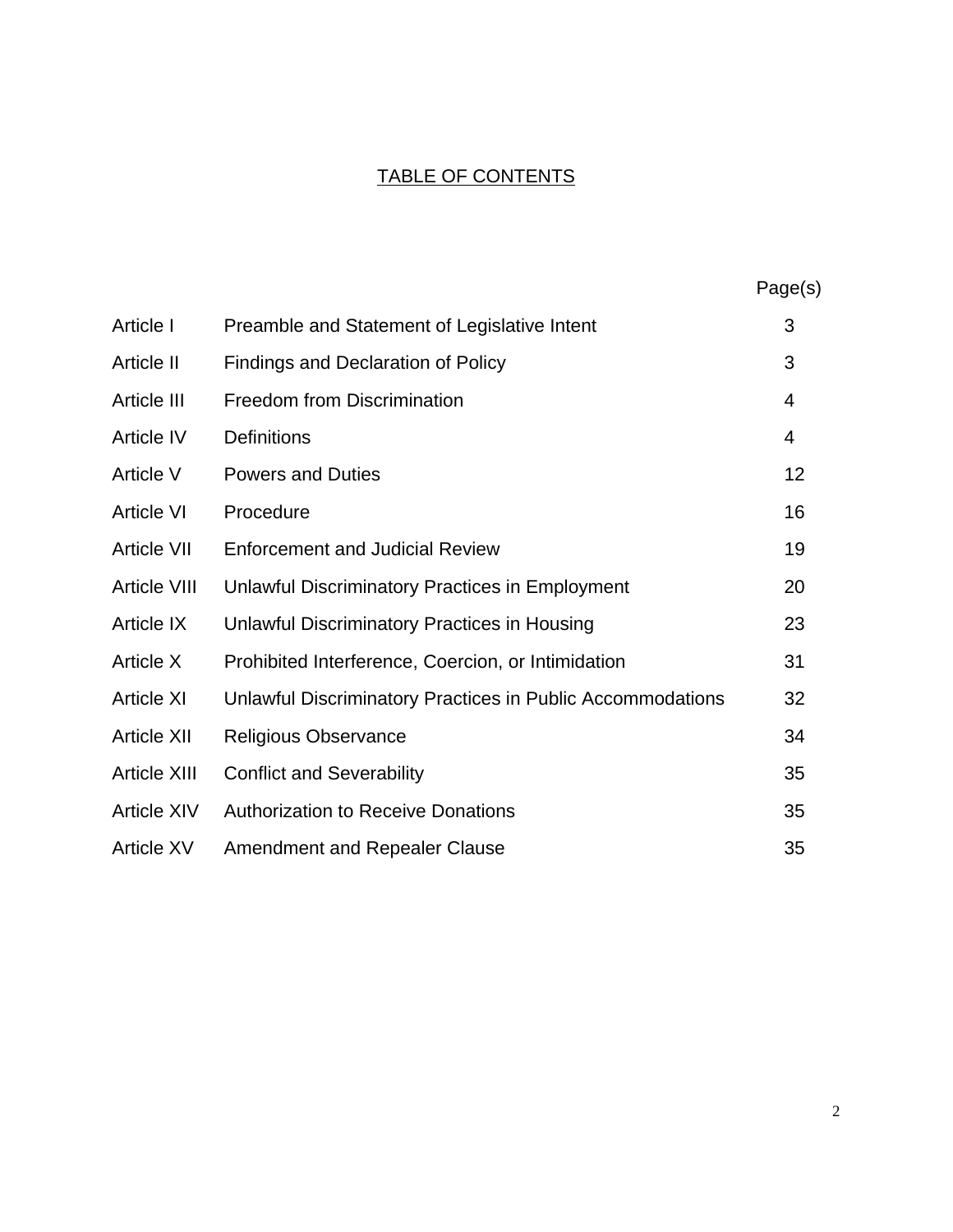#### Article I. PREAMBLE AND STATEMENT OF LEGISLATIVE INTENT

WHEREAS, the population of the County of Erie consists of people of every race, color, religion, sex, national origin, and sexual orientation;

WHEREAS, there may be discrimination against individuals;

WHEREAS, it is in the interests of all citizens of Erie County to eradicate discrimination in all of its forms;

WHEREAS, it is the intent of County Council to enact an Ordinance which promotes rights of all individuals;

WHEREAS, it is not the intent of County Council to create any protected classes or to have this Ordinance interpreted by any commission, court, or other body as elevating any one group into a protected class;

Be it known to all that the County and City of Erie have come together in a partnership to promote the rights and opportunities of all persons to participate in the social, cultural, recreational, and economic life of the County and to assure equal opportunity for all persons concerning employment, housing accommodation and commercial property, education, public accommodations, lending practices, and real estate practices without regard to race, color, familial status, religious creed, ancestry, age, sex, sexual orientation, national origin, or disability of the person.

#### Article II. FINDINGS AND DECLARATION OF POLICY

 A. The practice or policy of discrimination against individuals or groups by reason of their race, color, familial status, religious creed, ancestry, age, sex, sexual orientation, national origin, disability of the person, the use of guide or support animals because of the disability of the person, or because the person is a handler or trainer of support or guide animals, is a matter of concern in the County of Erie. Such discrimination foments domestic strife and unrest; threatens rights and privileges of the inhabitants of Erie County; and undermines the foundations of a free democratic state. The denial of equal employment, housing, and the consequent failure to utilize productive capacities of individuals to their fullest extent, deprives large segments of the population of the County of earnings necessary to maintain decent standards of living; necessitates their resort to public relief, and intensifies group conflicts, thereby resulting in grave injury to the public health and welfare, compels many individuals to live in dwellings which are substandard, unhealthful and overcrowded, resulting in racial segregation in public schools and other community facilities, juvenile delinquency, and other evils, thereby threatening the peace, health, safety, and general welfare of the County and its inhabitants.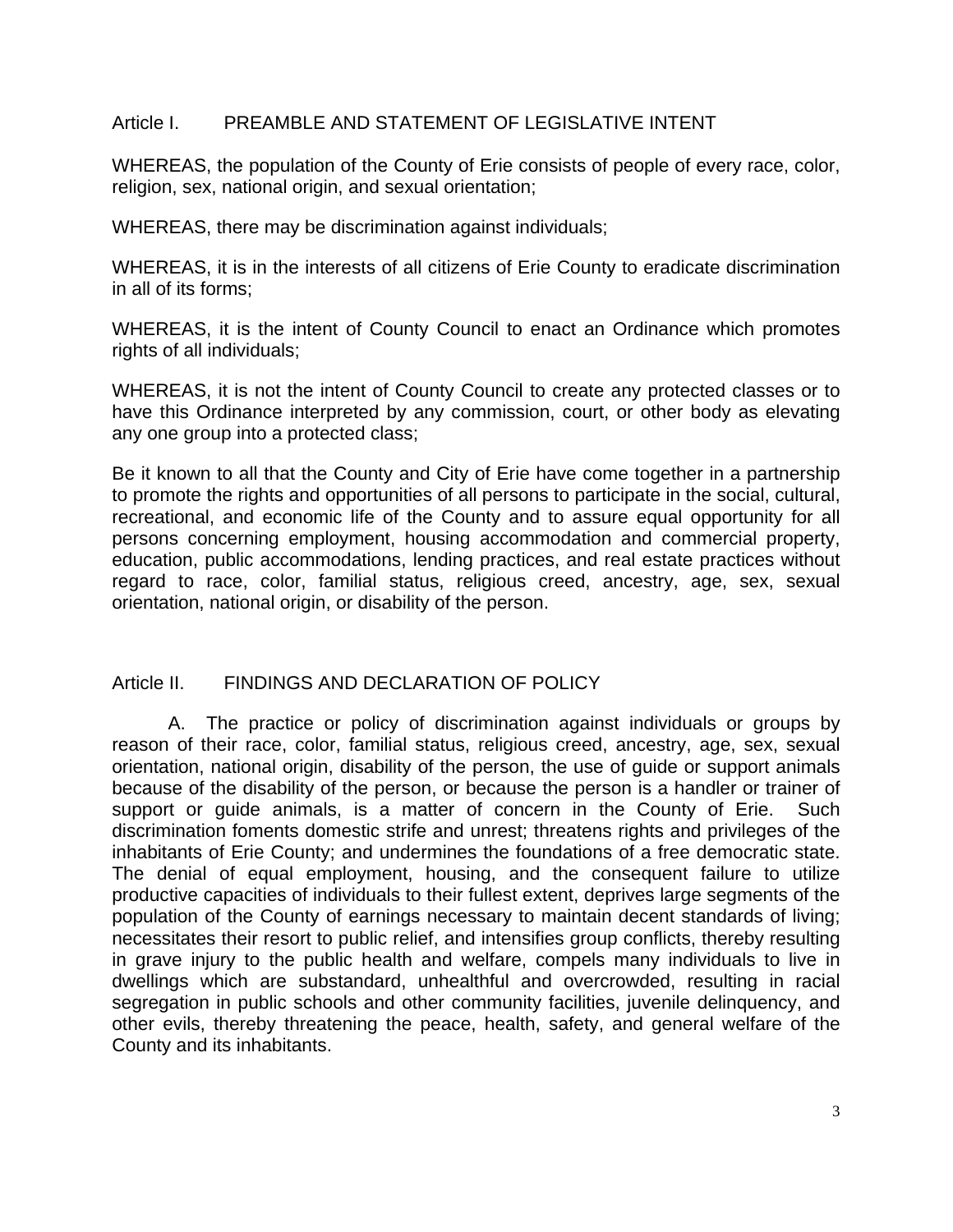B. It is declared to be the public policy of the County of Erie to foster the employment of all individuals in accordance with their fullest capacities, regardless of their race, color, familial status, religious creed, ancestry, age, sex, sexual orientation, national origin, disability of the person, the use of guide or support animals because of the disability of the person, or because the person is a handler or trainer of support or guide animals and to safeguard their right to obtain and hold employment without such discrimination, assure equal opportunities to all individuals, safeguard their rights at places of public accommodation and secure housing regardless of race, color, familial status, religious creed, ancestry, age, sex, sexual orientation, national origin, disability of the person, the use of guide or support animals because of the disability of the person, or because the person is a handler or trainer of support or guide is hereby recognized as and declared to be a civil right which shall be enforceable as set forth in this Ordinance.

 C. This article shall be deemed an exercise of the police powers of the County for the protection of the public welfare, prosperity, health, and peace of the people of Erie County. Nothing in this Ordinance shall be interpreted by any commission, court, or other body as elevating any one group into a protected class, or bestowing any greater right than those afforded individuals or groups under the Constitution of the United States of America, the Constitution of the Commonwealth of Pennsylvania, duly enacted federal laws, and duly enacted laws of the Commonwealth.

## Article III. FREEDOM FROM DISCRIMINATION

The opportunity for an individual to obtain employment for which he/she is qualified, and to obtain all the accommodations, advantages, facilities, and privileges of any public accommodation and of any housing accommodation and commercial property without discrimination because of race, color, familial status, religious creed, ancestry, age, sex, sexual orientation, national origin, disability of the person, the use of guide or support animals because of the disability of the person, or because the person is a handler or trainer of support or guide animals is hereby recognized as and declared to be a civil right which shall be enforceable as set forth in this Ordinance.

#### Article IV. DEFINITIONS

As used in this Ordinance, unless a different meaning clearly appears from the context, certain terms are defined as follows. Words importing the masculine extend and shall be applied to the feminine and neuter genders.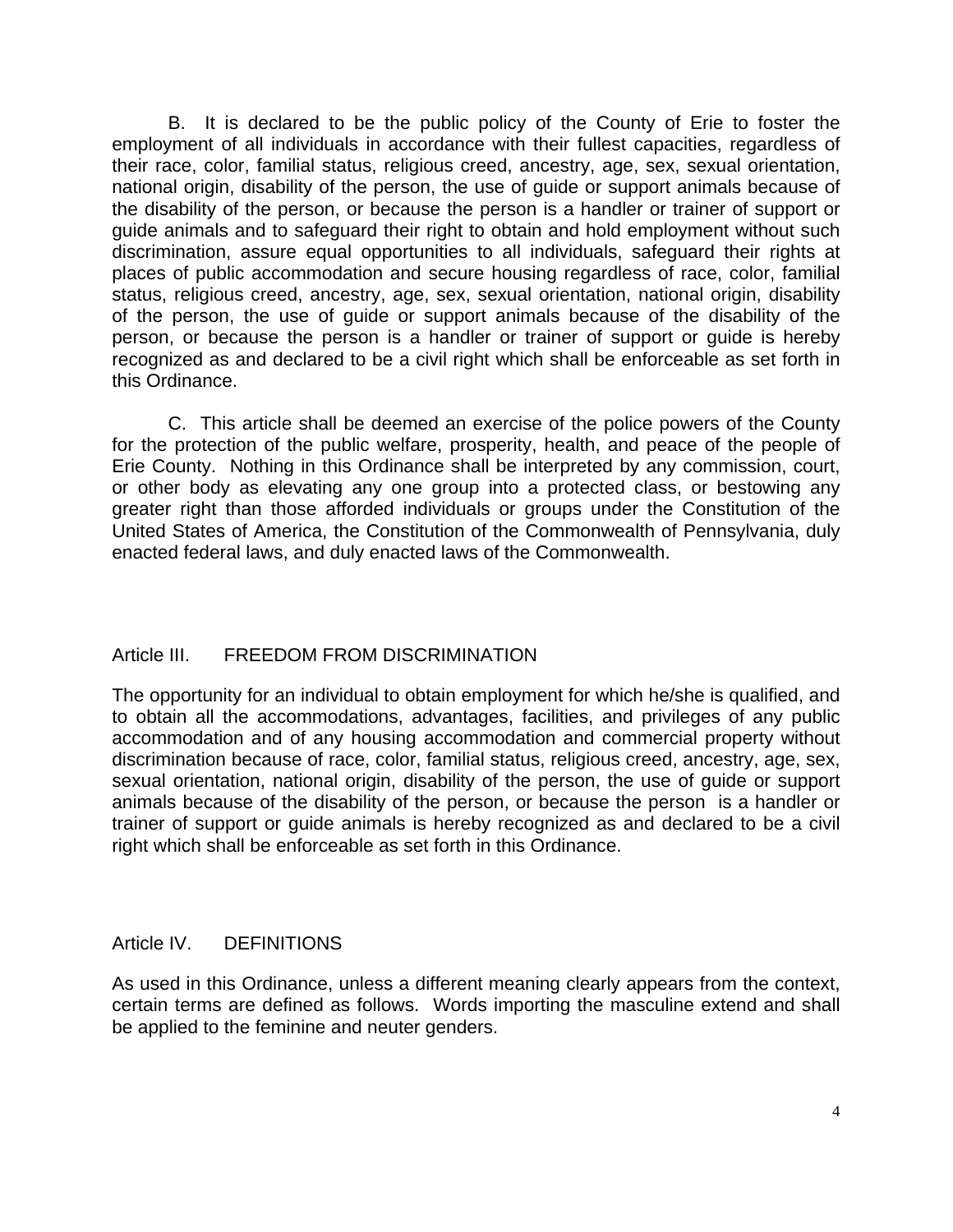A. The term **"accessible"** means being in compliance with the applicable standards set forth in the following:

- 1. the Fair Housing Act (P.L. 90-284, 42 U.S.C. § 3601 et seq.);
- 2. the Americans with Disabilities Act of 1990 (P.L. 101-336, 42 U.S.C. § 12101 et seq.);
- 3. the Act of September 1, 1965 (P.L. 459, No. 235, 71 P.S. § 1455.1 et seq.), entitled, as amended, "An act requiring that certain buildings and facilities adhere to certain principles, standards and specifications to make the same accessible to and usable by persons with physical disabilities and providing for enforcement;" and
- 4. the other applicable federal, state or local laws or regulations covering accessibility or accommodations.

B. The term **"Advisory Board"** shall refer to the appointed, eleven-member non-voting Board which may perform research, education, and public relations duties under the direction of the Erie County Human Relations Commission.

C. The term **"age"** includes any person forty (40) years of age or older.

*D. The term "aggrieved person" means any person who claims to have been injured by a discriminatory practice or believes such person will be injured by a discriminatory practice that is about to occur.*

## E. The term **"commercial property"** means:

- 1. Any building, structure, or facility, or portion thereof, which is used, occupied or is intended, arranged or designed to be used or occupied for the purpose of operating a business, an office, a manufactory or any public accommodation; and
- 2. Any vacant land offered for sale, lease or held for the purpose of constructing or locating thereon any such building, structure, facility, business concern or public accommodation.

F. The **"Commission"** means the Erie County Human Relations Commission (ECHRC). The terms "Commission" and "Enforcement Commission" may be and are used interchangeably herein.

G. **"Complaint"** shall refer to the initial signed statement alleging discrimination as filed with the Commission by the complainant or a signed statement filed by the *Commission* as a complainant herein. The complaint shall allege either a discriminatory housing practice or a discriminatory employment practice. Employment discrimination complaints shall be docketed with a sequential number and an "E" after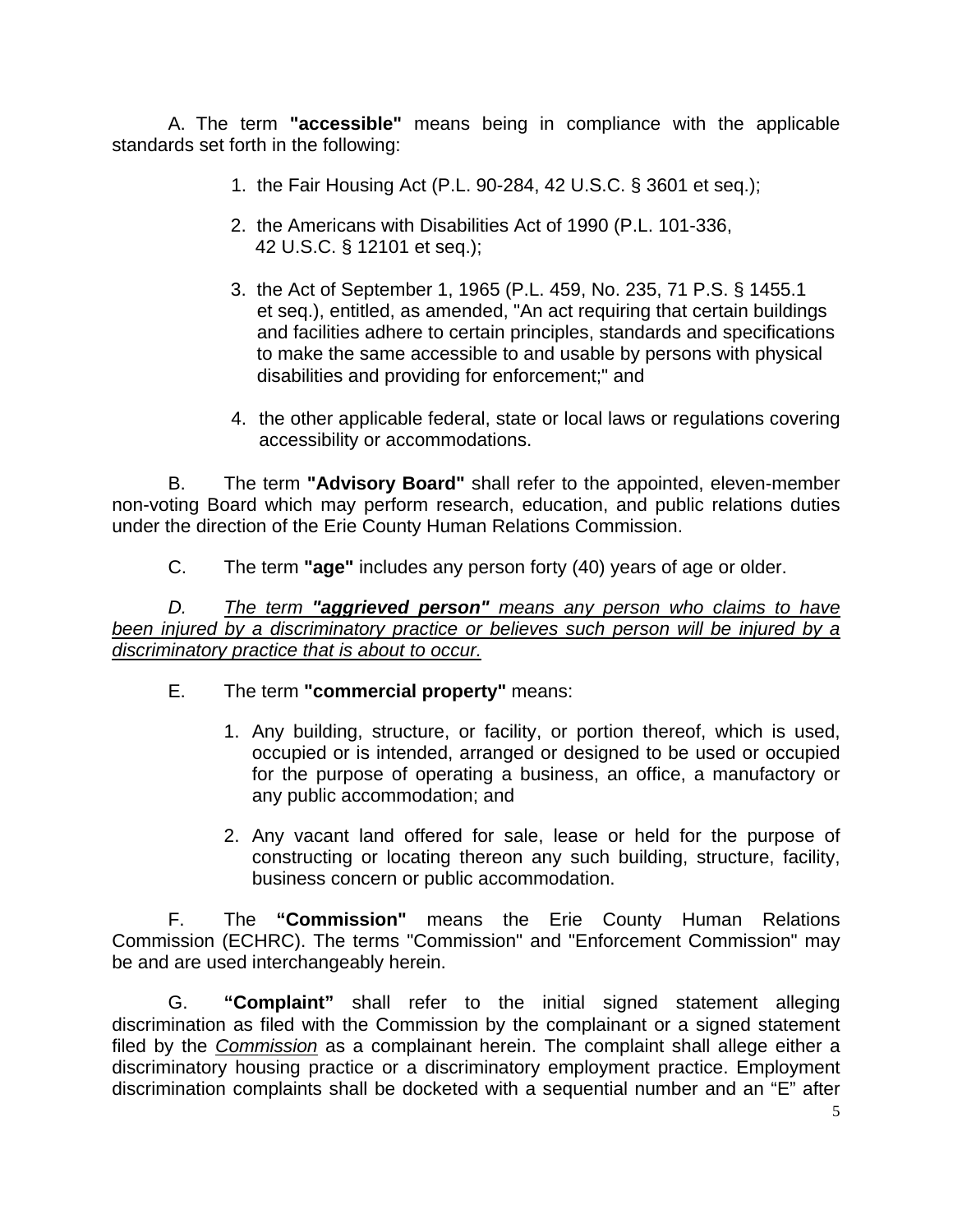the number, whereas complaint alleging housing discrimination shall be docketed with a sequential number and an "H" after the number.

H. The terms **"conciliation" or "conciliation conferences"** shall refer to a process of dispute resolution that is mutual and voluntary in an attempt to reach an informed settlement between the parties (see also mediation).

- I. The term **"disability"** or **"handicap,"** with respect to a person, means:
	- 1. a physical or mental impairment which substantially limits one or more of such person's major life activities;
	- 2. a record of having such an impairment; or
	- 3. being regarded as having such an impairment, but such term does not include current, illegal use of or addiction to a controlled substance, as defined in section 102 of the Controlled Substances Act (P.L. 91-513, 21 U.S.C. §802 et seq.).
	- 4. As used in this paragraph, the phrase:
		- a. **"physical or mental impairment"** includes:
			- (1) any physiological disorder or condition, cosmetic disfigurement, or anatomical loss affecting one or more of the following body systems: neurological; musculoskeletal; special sense organs; respiratory, including speech organs; cardiovascular; reproductive; digestive; genitourinary; hemic and lymphatic; skin and endocrine or;
			- (2) any mental or psychological disorder, such as mental retardation, organic brain syndrome, emotional or mental illness, and specific learning disabilities. The term "physical or mental impairment" includes, but is not limited to, such diseases and conditions as orthopedic, visual, speech and hearing impairments, cerebral palsy, autism, epilepsy, muscular dystrophy, multiple sclerosis, cancer, heart disease, diabetes, Human Immunodeficiency Virus infection, mental retardation, emotional illness, drug addiction (other than addiction caused by current, illegal use of a controlled substance) and alcoholism.
		- b. **"major life activities"** means functions such as caring for one's self, performing manual tasks, walking, seeing, hearing, speaking, breathing, learning, and working;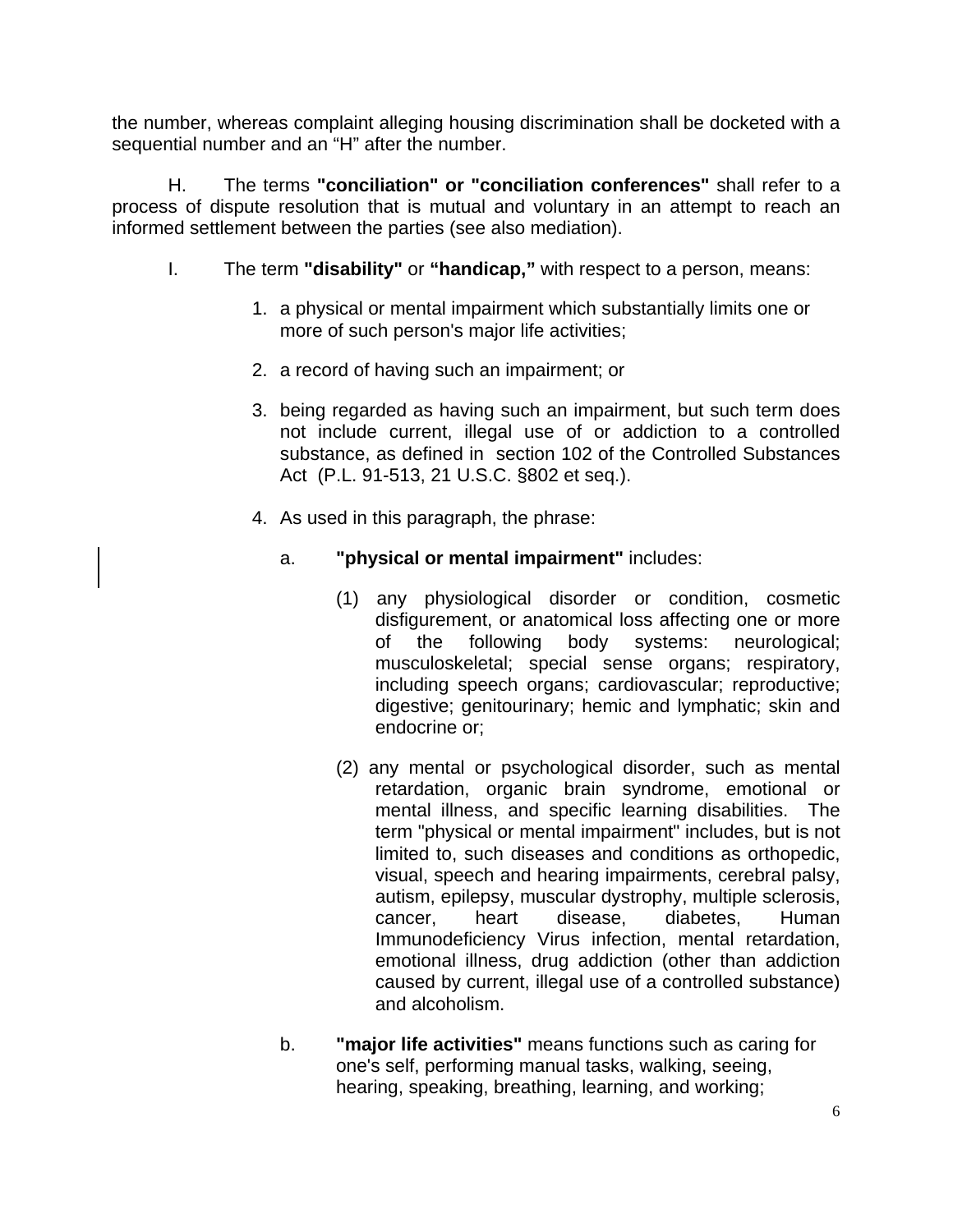- c. **"has a record of such an impairment"** means has a history of, or has been misclassified as having, a mental or physical impairment that substantially limits one or more major life activities;
- d. **"is regarded as having an impairment"** means:
	- (1) Has a physical or mental impairment that does not substantially limit one or more major life activities, but that is treated by another person as constituting such a limitation;
	- (2) Has a physical or mental impairment that substantially limits one or more major life activities only as a result of the attitudes of others toward such impairment; or
	- (3) Has none of the impairments defined in paragraph (a) of this definition, but is treated by another person as having such an impairment.

#### J. *The term "complainant" means the person or the Commission who files a complaint under this Ordinance*.

*K.* The term **"discriminate" or "discrimination"** means any difference in treatment in hiring, referring for hire, promoting, training, membership in employee or labor organizations, the sale, lease, rental or financing of housing, rendering service in places of public accommodation, because of race, color, familial status, religious creed, ancestry, age, sex, sexual orientation, national origin, disability of the person, the use of guide or support animals because of the disability of the person, or because the person is a handler or trainer of support or guide animals. *The term "discrimination" also includes the disparate impact liability, where there is no evidence of discriminatory intent. The term "discrimination" includes segregation, and also includes any act that is unlawful under this Ordinance.*

L. The term **"employee"** does not include (1) any individual employed in agriculture or in the domestic service of any person; (2) any individuals who, as a part of their employment, reside in the personal residence of the employer; (3) any individual employed by said individual's parents, spouse or child.

M. The term **"employer"** includes Erie County or any political subdivision or board, department, commission, or school district thereof and any person employing four or more persons within the County, but except as hereinafter provided, does not include religious, fraternal, charitable, or sectarian institutions or organizations, except such institutions or organizations supported, in whole or in part, by governmental appropriations. The term "employer" with respect to discriminatory practices based on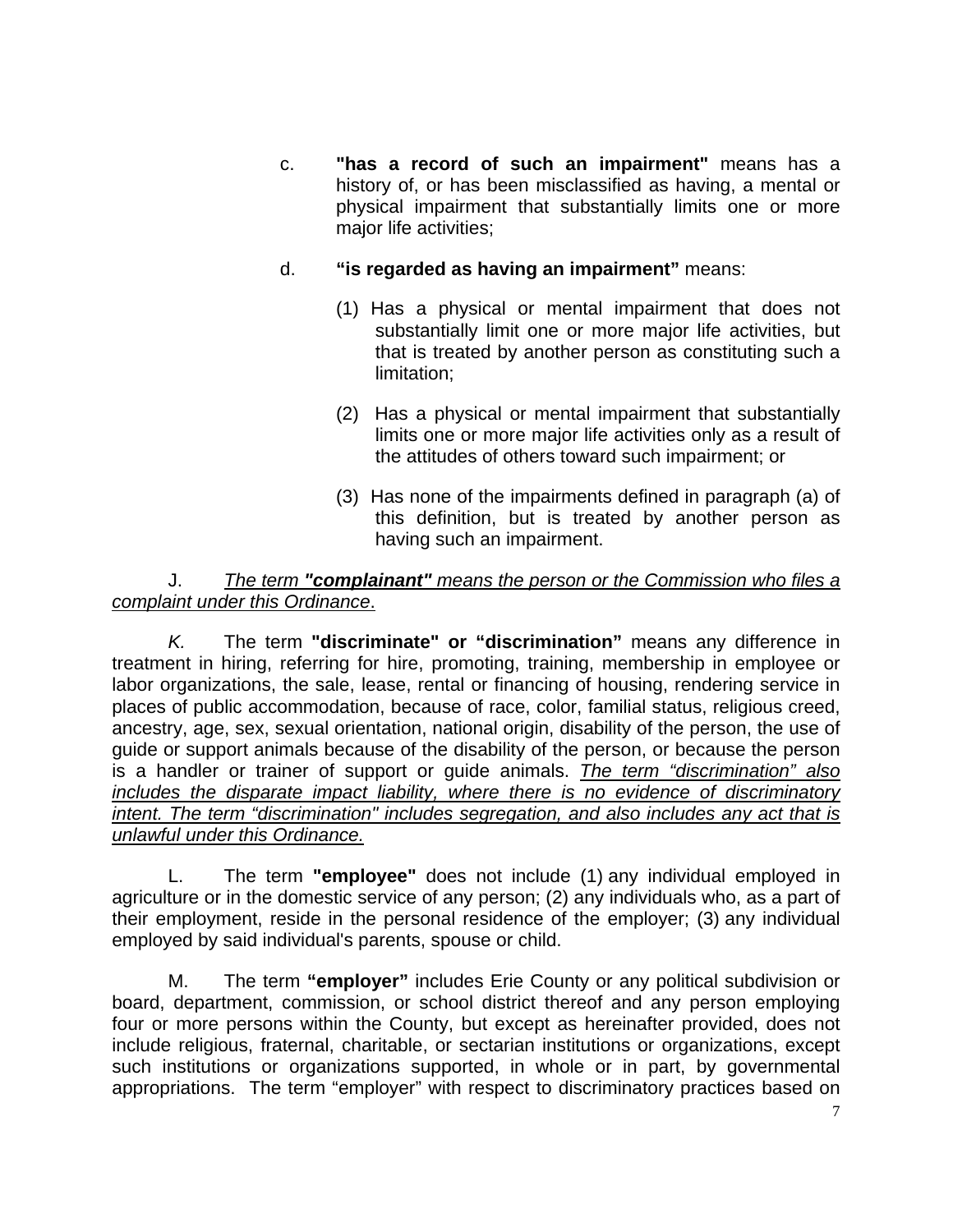race, color, age, sex, national origin, or non-job related disability, includes religious, fraternal, charitable and sectarian institutions or organizations employing four or more persons within the County.

N. The term **"employment agency"** includes any person regularly undertaking, with or without compensation, to procure opportunities to work or to procure, recruit, refer or place employees.

O. The term **"Fair Housing Act"** means (P.L. 90-284, 42 U.S.C. § 3601 et seq.).

P. The term **"familial status"** means one or more individuals who have not attained the age of eighteen years being domiciled with:

- 1. a parent or other person having legal custody of such individual or individuals; or
- 2. the designee of such parent or other person having such custody, with the written permission of such parent or other person.

NOTE: The protections afforded against discrimination on the basis of familial status shall apply to any person who is pregnant or is in the process of securing legal custody of any individual who has not attained the age of 18 years.

Q. The term **"housing accommodation"** includes: (1) any building, structure, mobile home site or facility, or portion thereof, which is used, occupied or is intended, arranged or designed to be used or occupied as the home residence or sleeping place of one or more individuals, groups, or families whether or not living independently of each other; and (2) any vacant land offered for sale, lease or held for the purpose of constructing or locating thereon any such building, structure, mobile home site or facility. The term **"housing accommodation"** shall not include any personal residence, limited to the exceptions in §804(except (c)) of the Fair Housing Amendments Act of 1988.

- R. The term **"housing for older persons"** means housing:
	- 1. provided under any state or federal program that the HUD Secretary determines is specifically designed and operated to assist elderly persons (as defined in the state or federal program and subordinate to the Secretary of Housing and Urban Development or
	- 2. intended for, and solely occupied by, persons 62 years of age or older; or
	- 3. intended and operated for occupancy by persons 55 years of age or older, and: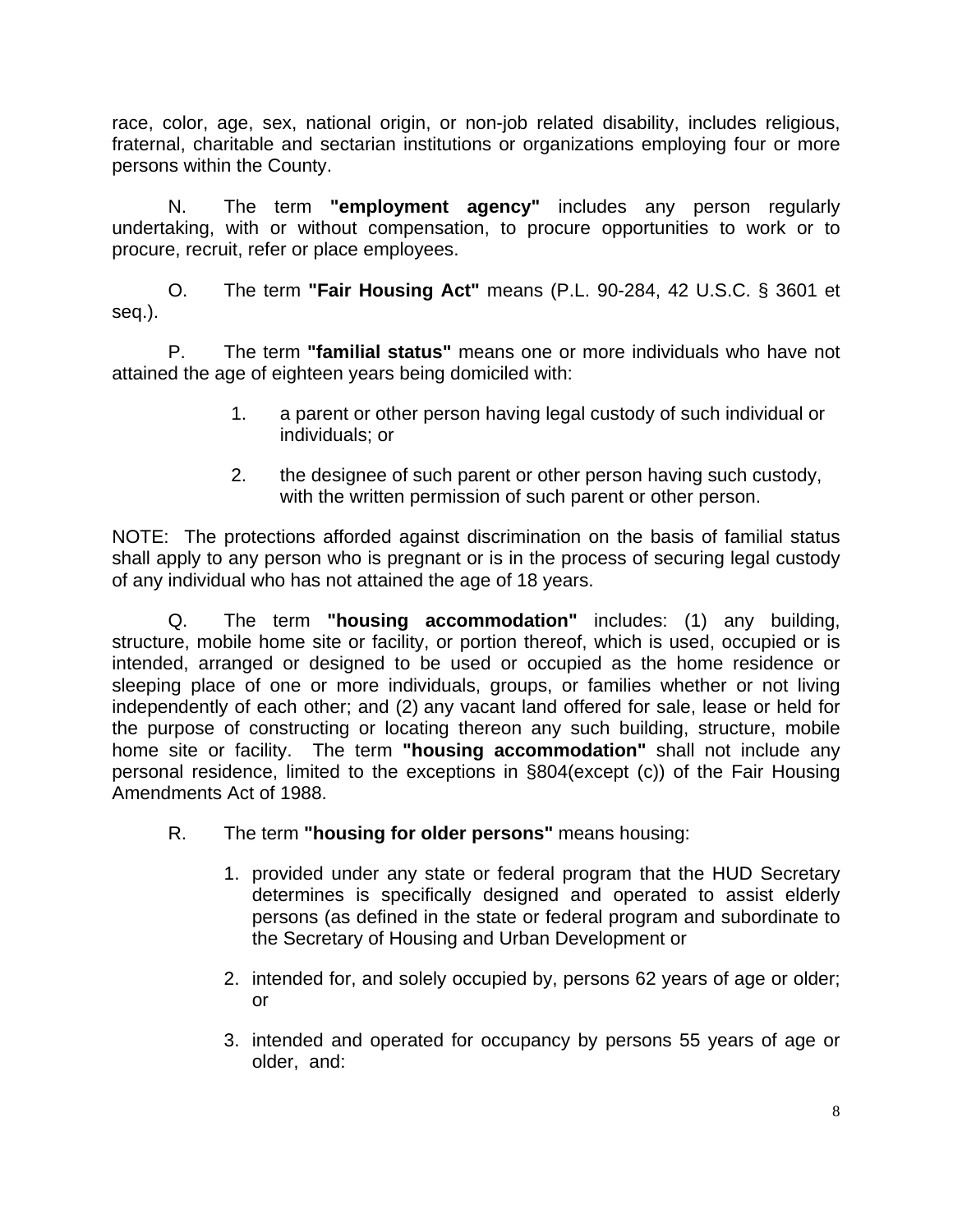- a. at least 80 percent of the occupied units are occupied by at least one person who is 55 years of age or older;
- b. the housing facility or community publishes and adheres to policies and procedures that demonstrate the intent required under this subparagraph; and
- c. the housing facility or community complies with rules issued by the Commission for verification of occupancy, which shall:
	- (1) provide for verification by reliable surveys and affidavits; and
	- (2) include examples of the types of policies and procedures relevant to a determination of compliance with the requirement of clause (I). Such surveys and affidavits shall be admissible in administrative and judicial proceedings for the purposes of such verification.

NOTE: The authority to determine whether any federal program "is specifically designed or operated to assist elderly persons" is vested in the HUD Secretary. See 24 CFR §§ 100.302 and 115.203(d).

S. The term **"independent contractor"** includes any person who is subject to the provisions governing any of the professions and occupations regulated by state licensing laws enforced by the Bureau of Professional and Occupational Affairs in the Department of State.

T. The term **"labor organization"** includes any organization which exists for the purpose, in whole or in part, of collective bargaining or of dealing with employers concerning grievances, terms or conditions of employment or of other mutual aid or protection in relation to employment.

U. The term **"lending institution"** means any bank, insurance company, savings and loan association or any other person or organization regularly engaged in the business of lending money, guaranteeing loans, purchasing loans or providing other financial assistance which is either secured by residential real estate or is, for the purpose of purchasing, constructing, improving, repairing or maintaining a dwelling, or engaged in the selling, brokering, or appraising of residential real property.

V. The term "**mediation"** shall refer to a process of dispute resolution that is mutual and voluntary in an attempt to reach informed settlements between parties. "Mediation" is facilitated by an outside, neutral third party.

W. The term **"non-job-related disability"** means any disability that does not substantially interfere with the ability to perform the essential functions of the employment for which a disabled person applies, is engaged in, or has been engaged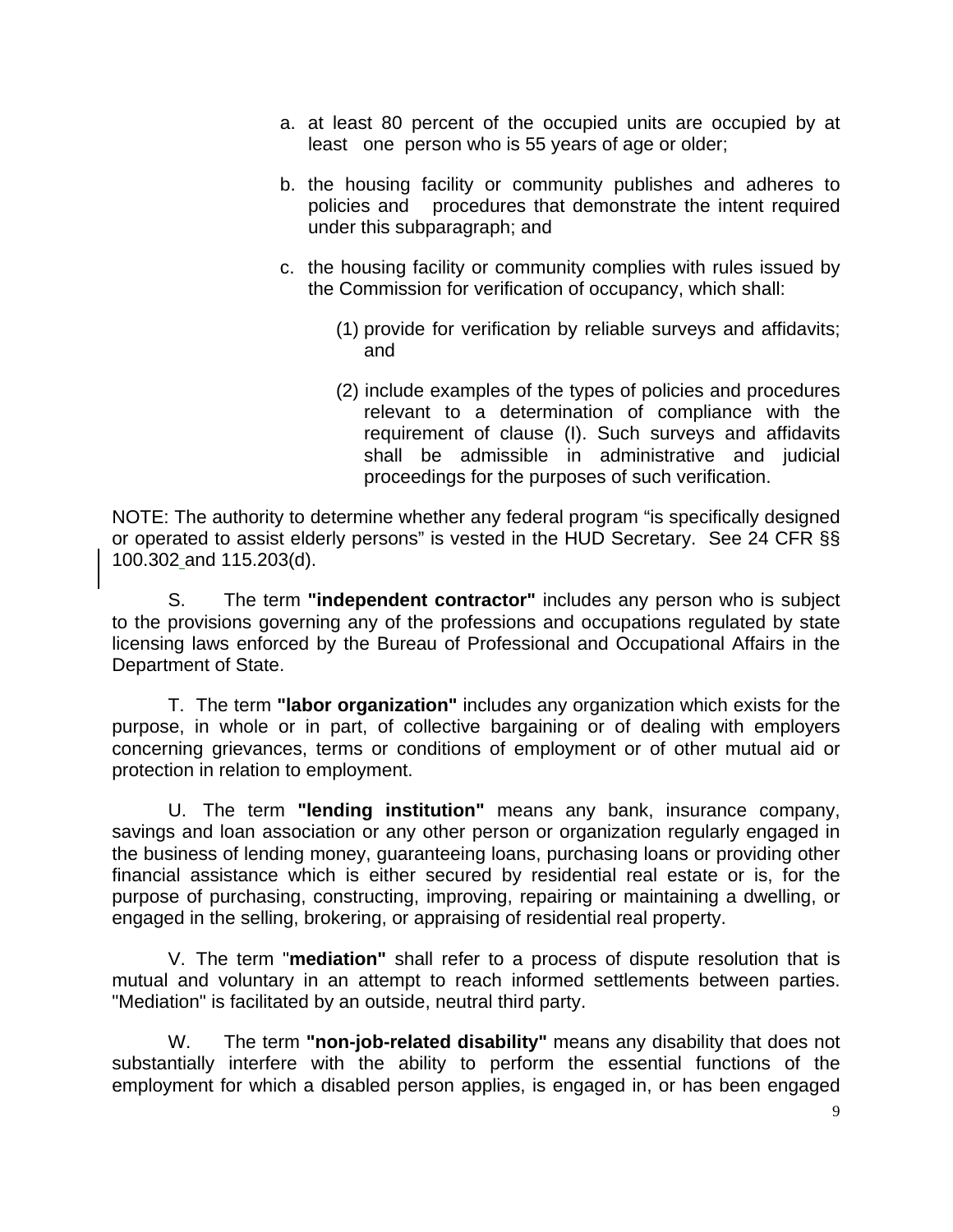in. Uninsurability or increased cost of insurance under a group or employee insurance plan does not render a disability job-related.

X. The term **"owner"** includes lessee, sub lessee, assignee, manager, agent or any other person having the right of ownership or possession or the authority to sell, rent, or lease any housing accommodation, including the County and its departments, boards, and commissions.

Y. **"Panel Advisor"**: means the Commission's attorney, who shall be an attorney licensed to practice law in the state of Pennsylvania and shall have been admitted to the Western District of Pennsylvania. He/she shall serve as legal advisor to the Commission and shall not render legal advice to any Complainants. Following a public hearing, the Panel Advisor will submit to the Hearing Commissioners, and then to the entire Commission, the Hearing Commissioners' recommended findings of fact, conclusions of law, legal opinion, and order.

Z. The **"person"** includes one or more individuals, partnerships, associations, organizations, corporations, legal representatives, trustees in bankruptcy, or receivers. It also includes, but is not limited to, any owner, lessor, assignor, builder, manager, broker, salesman, agent, employee, independent contractor, lending institution, the Commonwealth of Pennsylvania, and all political subdivisions, authorities, boards, and commissions thereof, including the County of Erie.

AA. The term **"personal residence"** means any single-family house sold or rented by an owner, provided:

- 1. that such private individual owner does not own more than three such single-family houses at any one time;
- 2. that in the case of the sale of any such single-family house by a private individual owner not residing in such house at the time of such sale or who was not the most recent resident of such house prior to such sale, the exemption granted by this subsection shall apply only with respect to one such sale within any twenty-four month period;
- 3. that such bona fide private individual owner does not own any interest in, nor is there owned or reserved on his behalf, under any express or voluntary agreement, title to, or any right to all or a portion of the proceeds from the sale or rental of more than three such single-family houses at any one time;
- 4. that after December 31, 1969, the sale or rental of any such singlefamily house shall be excepted from the application of this Ordinance only if such house is sold or rented: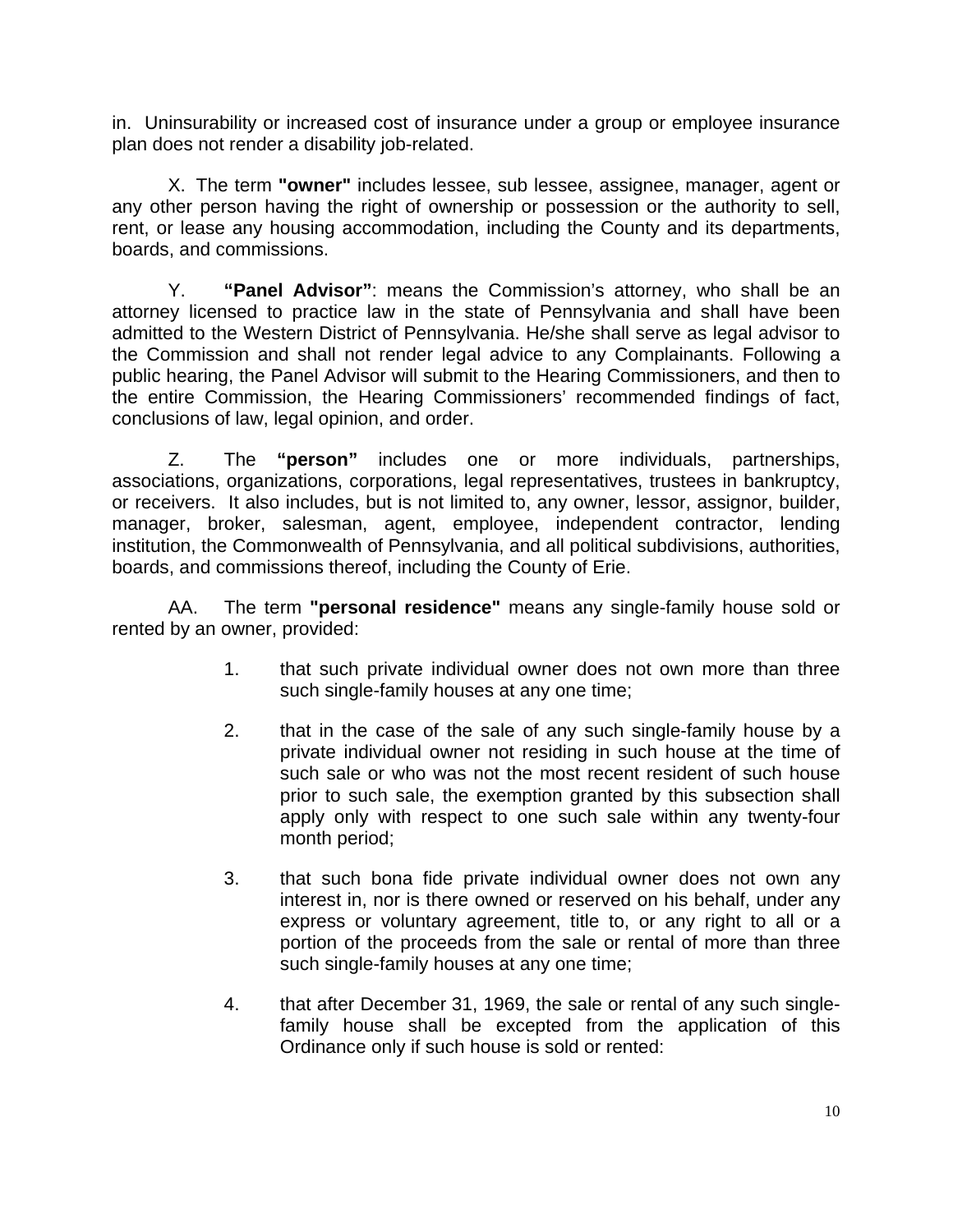- a. without the use in any manner of the sales or rental facilities or the sales or rental services of any real estate broker, agent, or salesman, or of such facilities or services of any person in the business of selling or renting dwellings, or of any employee or agent of any such broker, agent, salesman, or person; and
- b. without the publication, posting, or mailing, after notice, of any advertisement or written notice in violation of the Ordinance but nothing in this proviso shall prohibit the use of attorneys, escrow agents, abstractors, title companies, and other such professional assistance as necessary to perfect or transfer the title.

 The term **"personal residence"** is limited to rooms or units containing living quarters occupied or intended to be occupied by no more than two (2) families living independently of each other, if the owner actually maintains and occupies one of such living quarters as his residence. "Personal Residence" as defined is limited to the exceptions set forth herein in Article IX.

BB. The term **"public accommodation, resort or amusement"** means provision of service; or any place which is open to, accepts, or solicits the patronage of the general public; or offers goods or services to the general public; the Commonwealth of Pennsylvania, and all political subdivisions, authorities, boards and commissions thereof, including the County of Erie. The term "public accommodation" shall not include any accommodations that are in their nature distinctly private, personal and confidential.

CC. The term **"real estate-related transaction"** means any of the following:

- 1. the making or purchasing of loans or providing other financial assistance -
	- a. for purchasing, constructing, improving, repairing or maintaining a housing accommodation or commercial property; or
	- b. secured by real estate; or
- 2. the selling, brokering, or appraising of real property.

DD. **"Real estate broker"** means any natural person, partnership, association, or corporation who, for a fee or other valuable consideration or other purposes, sells, purchases, exchanges, rents, negotiates, or offers or attempts to negotiate, the sale, purchase, exchange or rental of the real property of another, or holds himself out as engaged in the business of selling, purchasing, exchanging or renting the real property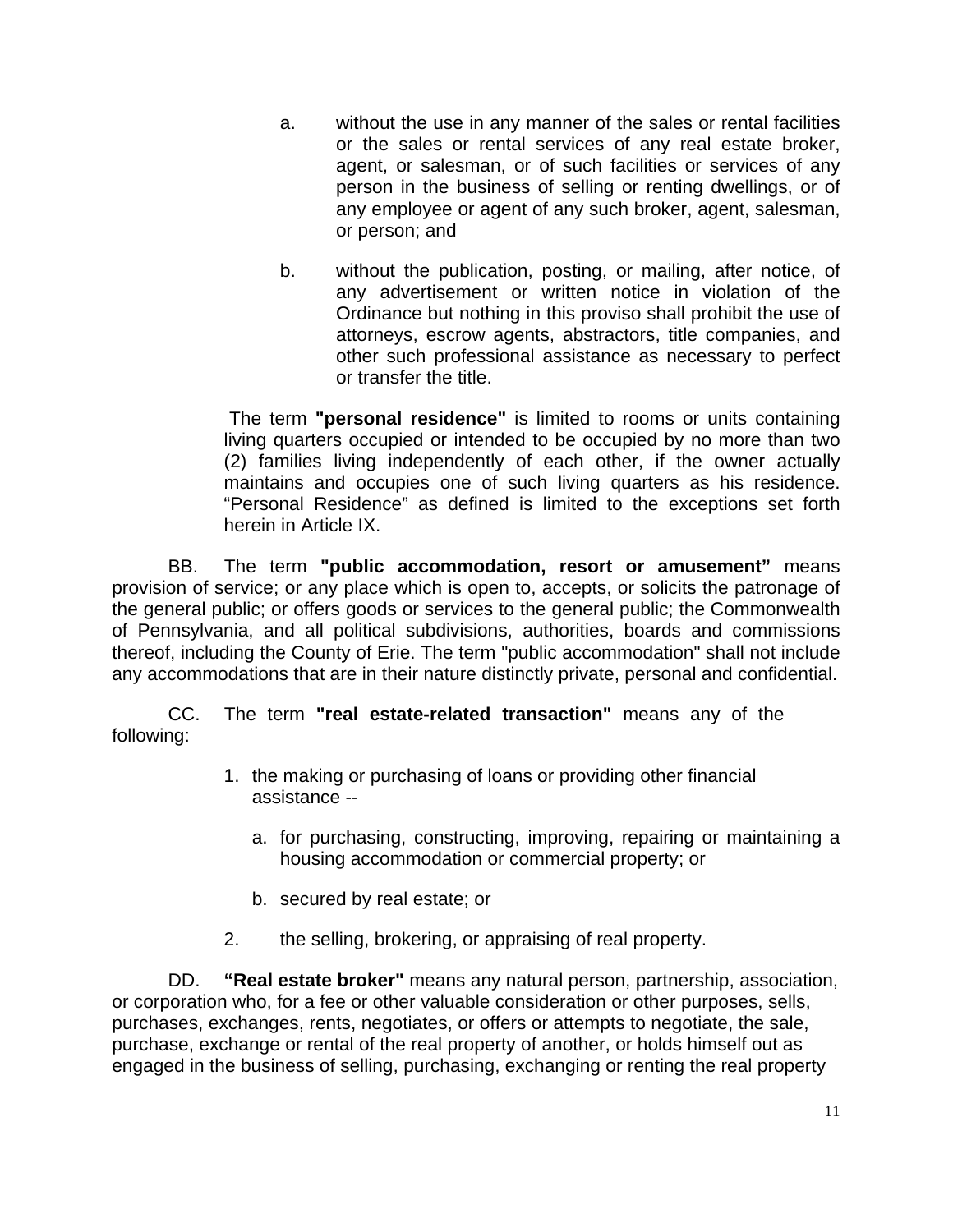of another, or collects rent for the use of the real property of another or attempts to secure the listing for sale or rental of a housing unit.

EE. **"Real estate sales person or agent"** means any person employed by a real estate broker to perform, or to assist in the performance of any or all of the functions of a real estate broker, or providing any services in connection therewith.

FF. **"Sexual orientation"** means male or female heterosexuality, homosexuality, bisexuality, or any other gender identity, excluding any activity of a sexual nature prohibited by Title 18 of the Pennsylvania Consolidated Statutes or any other law of the Commonwealth of Pennsylvania.

## Article V. ERIE HUMAN RELATIONS COMMISSION: POWERS AND DUTIES

A. There is hereby established the Erie County Human Relations Commission. The Commission shall be composed of two bodies: the Enforcement Commission and an Advisory Board (the research and educational arm of the commission). Members of both bodies shall be County residents, selected from a broadly and diverse representative cross-section of the racial, ethnic and economic groups, sympathetic with the principles and purposes of this Ordinance and shall serve without compensation.

- 1. The nine (9) Enforcement Commissioners shall consist of seven (7) members appointed by the Erie County Council, one member appointed by the County Executive with no ratification by County Council, and one appointed by the Erie City Council.
- 2. The Advisory Board shall consist of eleven (11) members, seven (7) appointed by Erie County Council and four (4) appointed by Erie City Council.

 B. Members of the Human Relations Commission and Advisory Board shall be appointed as follows:

- 1. Each member of Erie County Council shall appoint an Enforcement Commissioner and one person to the Board of Advisors, subject to the ratification of County Council. The County Executive shall appoint one (1) Enforcement Commissioner without ratification by County Council.
- 2. One (1) Enforcement Commissioner and four (4) members of the Advisory Board shall be appointed by the City of Erie with due regard to the appointment rules and procedures set up by Erie City Council.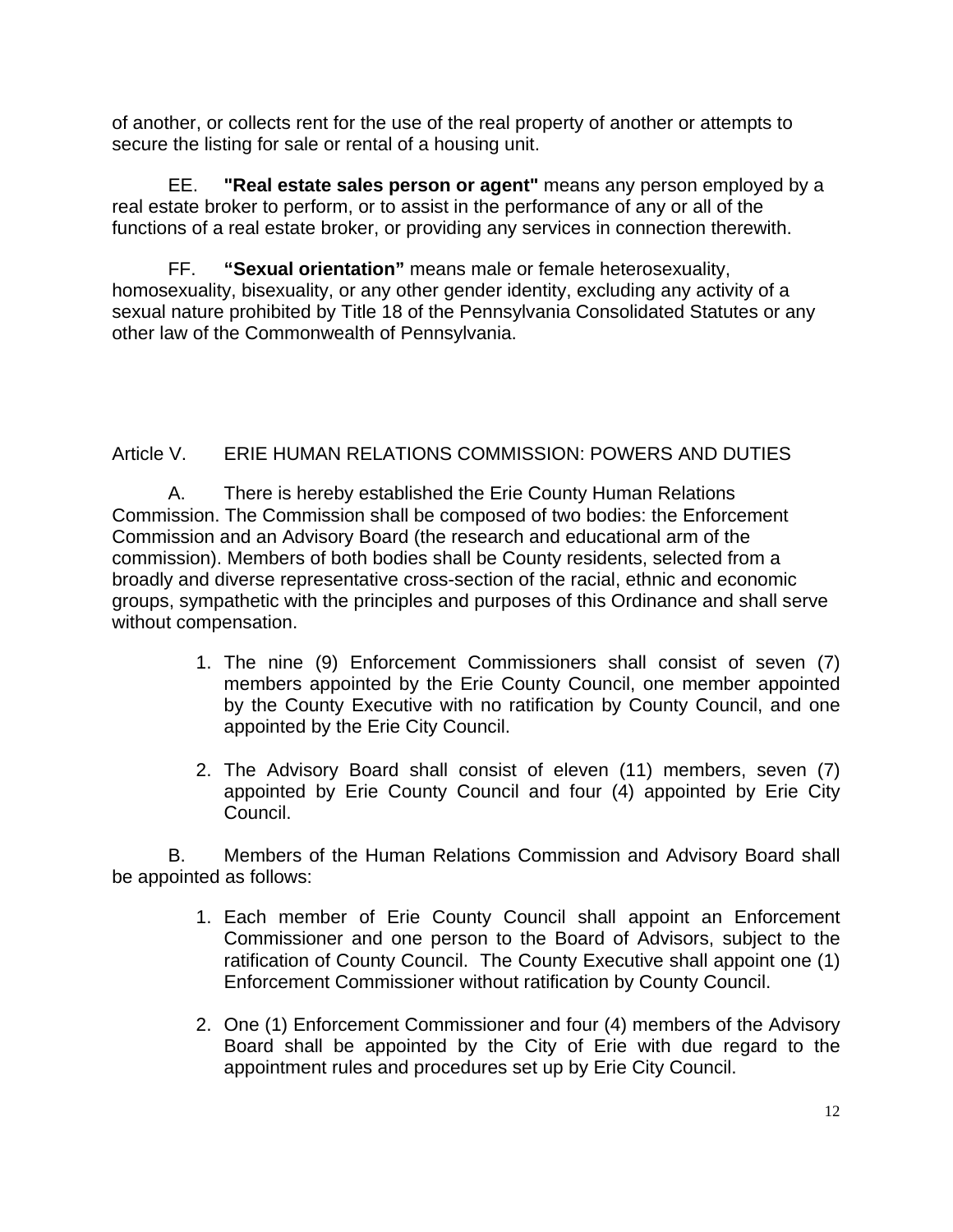3. Terms of Enforcement Commissioners and the Advisory Board shall be four years. However, any vacancy shall be filled for the unexpired terms in the same manner as original appointments. Members may be reappointed. A Commissioner or Advisor whose term has expired shall continue to serve until replaced by a duly appointed, approved, and confirmed Commissioner.

 C. Any five (5) Enforcement Commissioners and any six (6) Advisors shall constitute a quorum (one more than a majority of those appointed) and a majority vote of those present at any meeting of the respective bodies shall be sufficient for any official action taken, with the exception of those acts which initiate legal action in cases without a complainant, which require the approval of two thirds (2/3) of the full membership of the Commission. At any joint meeting of Commissioners and Advisors, only Commissioners shall have the power to vote on any action.

 D. Upon adoption of this Ordinance by County Council, the Commission is hereby vested with the authority to administer and enforce this Ordinance and in connection therewith it shall have the following powers and duties:

- 1. To establish and maintain a central office in the County, at a prominent place within metropolitan Erie that is accessible by public transportation and has parking facilities;
- 2. To meet and function regularly anywhere in the County;
- 3. To appoint attorneys to render legal advice from time to time to Enforcement Commissioners on matters appearing before them;
- 4. To appoint employees and agents as the Commission may deem necessary, select the position classification, and prescribe their duties. The duties and compensation for such employees shall follow established County personnel policies.
	- a. Staff duties are to be defined in a Human Relations Commission Practices and Procedures manual and shall:
		- (1) The responsibility to receive, investigate and pass upon complaints charging unlawful discriminatory practices;
		- (2) To assist the Commission to otherwise enforce the Ordinance.
- 5. To adopt, promulgate, amend, or rescind rules and regulations to effectuate the policies and provisions of this Ordinance and to forward such recommendations to Erie County Council for its approval.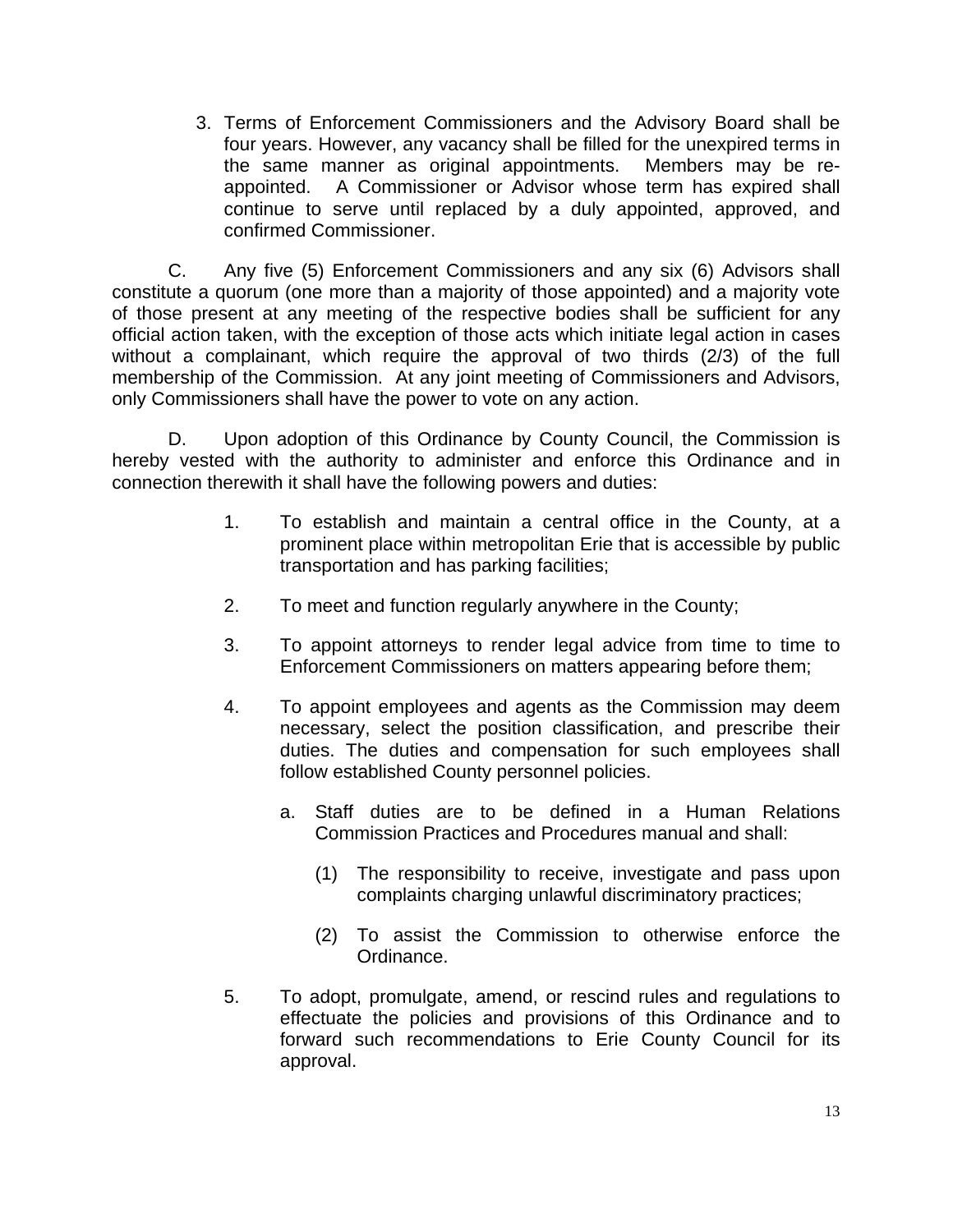- 6. To the Board of Advisors, the Enforcement Commissioners assign the responsibility for public relations, research and education. The Board of Advisors may examine patterns and practices of discrimination in our community. The Board may foster, through research, community education, and outreach, good will among the groups and elements of the population of the County.
- 7. Subject to approval by the Enforcement Commissioners, the Board of Advisors shall issue such reports and such results of investigations and research as, in its judgment, will tend to promote good will and minimize or eliminate discrimination.
- 8. To prepare and distribute fair practices notice;
- 9. From time to time, but not less than once a year, a report to Council, describing in detail the investigations, proceedings, hearings and studies it has conducted and their outcome, the decisions it has rendered and the other work performed by it and make recommendations for such further legislation concerning abuses and discrimination because of race, color, familial status, religious creed, ancestry, age, sex, sexual orientation, national origin, disability of the person, the use of guide or support animals because of the disability of the person, or because the person is a handler or trainer of support or guide animals, as may be desirable;
- 10. To elect one of its members as chairperson and such other officers as it may deem necessary;
- 11. To request other departments, boards and commissions of Erie County government to assist in the performance of its duties and such other departments, boards and commissions and shall cooperate fully with the Commission in regard to claims of discrimination;
- 12. To inspect, upon request, such records of the Commonwealth or any political subdivision, board, department, commission or school district thereof as it may deem necessary or advisable to carry into effect the provisions of this Ordinance;
- 13. a. To hold hearings, subpoena witnesses, compel attendance, administer oaths, take testimony of any person under oath or affirmation and, in connection therewith, to require the production for examination of any books and papers relating to any matter under investigation where a complaint has been properly filed before the Commission. The Commission may make rules as to the issuance of subpoenas by individual Commissioners. In case of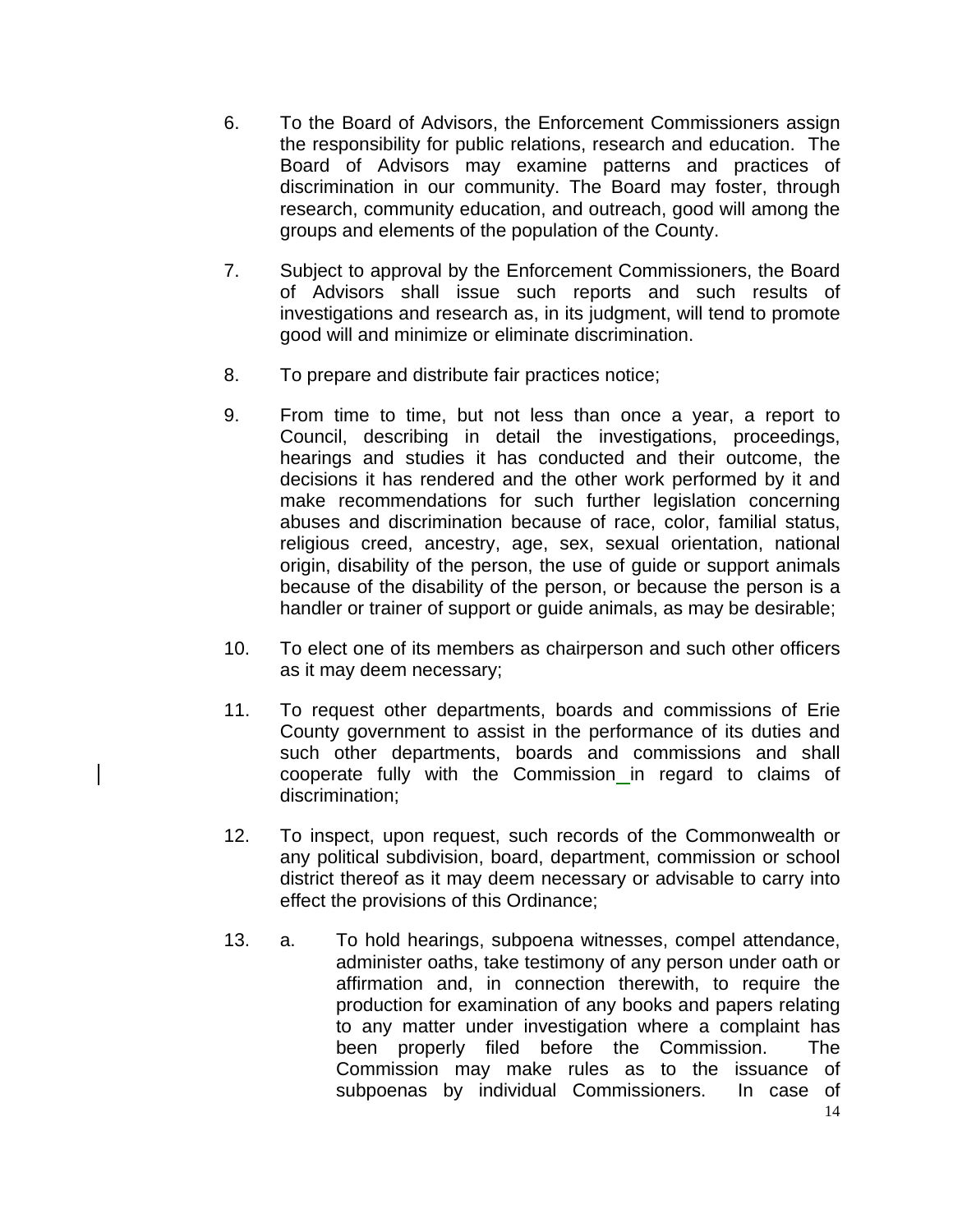contumacy or refusal to obey a subpoena issued to any person, any court of jurisdiction, upon application by the Commission, may issue to such person an order requiring such person to appear before the Commission, to produce documentary evidence, if so ordered, or to give evidence touching the matter in question, and any failure to obey such order of the court may be punished by such court as a contempt thereof.

 b. No person shall be excused from attending and testifying or from producing records, correspondence, documents or other evidence in obedience to the subpoena of the Commission or of any individual Commissioner, on the ground that the testimony or evidence required of him may tend to incriminate him or subject him to a penalty or forfeiture, but no person shall be prosecuted or subjected to any penalty or forfeiture for or on account of any transaction, matter or thing concerning which he is compelled after having claimed his privilege against self-incrimination, to testify or produce evidence, except that such person so testifying shall not be exempt from prosecution and punishment for perjury committed in so testifying. The immunity herein provided shall extend only to natural persons so compelled to testify.

E. BYLAWS: The Erie County Human Relations Commission shall prepare and submit Bylaws to Erie County Council for their approval. Bylaws may be amended by a majority vote of the regular members of the Commission. The Commission may seek the advice of the Advisory Board at any duly called joint meeting. Proposals for amending the Bylaws should be set forth in writing to all members of the Commission and Advisory Board at least twenty (20) days before the meeting at which the amendment is to be voted on. Amendments must be ratified by Erie City and County Councils. The members of the Commission and Advisory Board shall annually elect from their own number a chairman, vice-chairman and secretary. These officers shall serve until the first Monday of January of each year.

F. MEETINGS: All meetings of the Erie County Human Relations Commission and its Board of Advisors will be held in accordance with the Pennsylvania Sunshine Act and in handicapped accessible facilities.

Article VI. PROCEDURE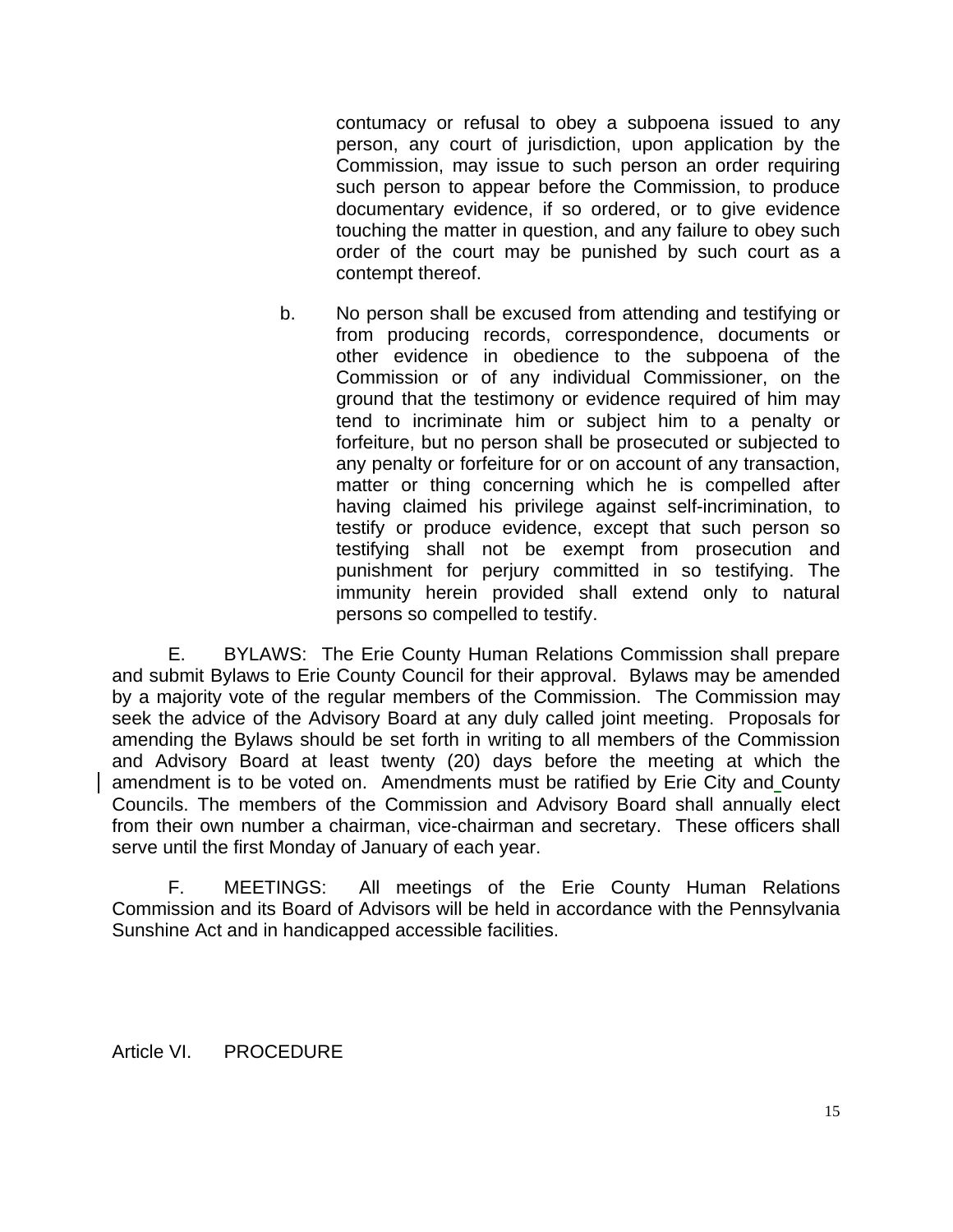A. Any person claiming to be aggrieved by an alleged unlawful discriminatory practice, may make, sign, and file with the Commission a verified complaint in writing which shall state the name and address of the person alleged to have committed the unlawful discriminatory practice and the particulars thereof. The complaint shall also contain such other information as may be required by the Commission. The complainant shall have the power to fairly and reasonably amend any complaint, and the respondent shall have the like power to amend an answer.

 B. After the filing of any complaint the Commission shall make a prompt investigation. In the conduct of such investigation the Commission may issue subpoenas to any person to furnish information, records, and other documents. The Commission must commence proceedings within thirty (30) days of receipt of the complaint. The Commission shall complete its investigation of a complaint within 100 days of receipt of the complaint, unless otherwise impracticable and, then, upon written notification and explanation of such impracticability to all parties. Administrative disposition of a complaint shall be within one (1) year of its filing and, if otherwise impracticable, upon written notification to all parties of the reasons for such impracticability.

 C. At the time of filing a complaint, the Commission shall advise the complainant of the time limits and choice of forums and advise the respondent of procedural rights.

 D. Upon the filing of a complaint, the Commission shall send a copy of the complaint to the complainant and to the named respondent within ten (10) days from the date of docketing the complaint, unless otherwise required by the Fair Housing Act.

 E. A respondent may file a written, verified answer to a complaint alleging a discriminatory housing practice within ten (10) days of service of the housing discrimination complaint. A respondent shall file a written, verified answer to a complaint alleging a discriminatory employment practice within thirty (30) days of service of the complaint.

 F. If after thirty (30) days (in no case more than sixty (60) days with an extension granted by the Commission) a respondent fails to answer a complaint alleging employment discrimination, the allegations contained within said complaint will be deemed admitted by respondent and the Commission will proceed as if respondent had filed an answer admitting the allegations contained within the complaint. Nothing in this section shall apply to complaints alleging housing discrimination.

 G. After service of the complaint, the Commission shall encourage voluntary and informed predetermination settlements between parties. Any settlements reached by the parties may be monitored by the Commission.

 H. If it is determined after such investigation that there is no basis for the allegations of the complaint, the Commission shall, within ten (10) days from such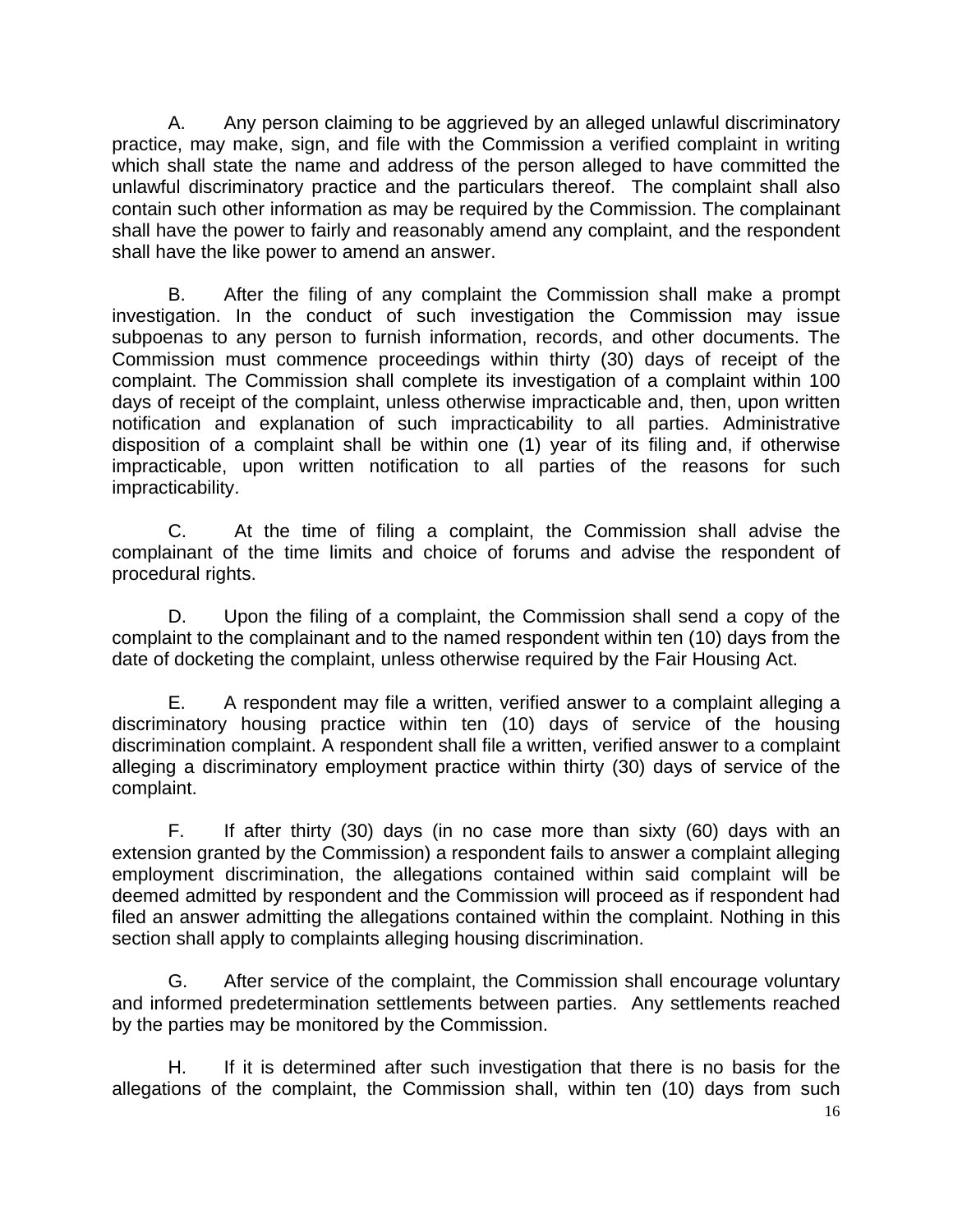determination, cause to be issued and served upon the complainant and respondent written notice of such determination. The notices shall also state that the complaint will be dismissed unless within ten (10) days after such service the complainant or his attorney file, with the Commission, a request for a review hearing. The Commission shall, upon request for such a hearing, provide the complainant and his attorney, if any, an opportunity to appear before the Commission, a member thereof or a staff representative of the Commission, at the election of the Commission to present such additional information as may be available to support the allegations of the complaint. If, after such a hearing, the Commission or its representative determines there is no basis for the allegation, the complaint shall be dismissed and there shall be no appeal from such a decision.

Conciliation shall take place by the Commission from the time of the filing *of the complaint to the issuance of a charge of discrimination or dismissal of the complaint. If the Commission, after investigation, determines that probable cause exists, the Commission shall promptly issue a charge and immediately endeavor to eliminate the unlawful discriminatory practice complained of by conference, conciliation, and persuasion. Any conciliation agreement arising out of conciliation efforts by the Commission shall be an agreement between the respondent and the complainant and shall be subject to the approval of the Commission. Each conciliation agreement shall be made public unless the complainant, respondent, and Commission all agree that disclosure is not required to further the purposes of this Ordinance.*

 J. If the Commission, in its discretion, finds it is not possible to eliminate such unlawful practices by persuasion, the Commission shall cause to be issued and served a charge, together with a copy of the complaint as originally filed or as the same may have been amended by the Commission, requiring the respondent to answer the charges of such complaint at a hearing before the Commission at a time and place to be specified in such notice. The Commission may designate one or more of its members to preside at such meeting, or it may at its election conduct such hearing en banc.

- 1. When a complaint asserting a housing discrimination violation of this Ordinance is filed under Article VI, Section A, a complainant, a respondent, or an aggrieved person on whose behalf the complaint was filed, may elect to have the claims asserted in the complaint decided in a civil action in lieu of a hearing under this section. The election must be made not later than twenty (20) days after receipt of the notice of hearing. The person making such election shall give notice of doing so to the Commission and to all other complainants, respondents, or aggrieved persons.
- 2. *If an election is made under J (1) of this Article, the Commission shall authorize, and not later than thirty (30) days after the election is made, the Commission shall commence and maintain a civil action*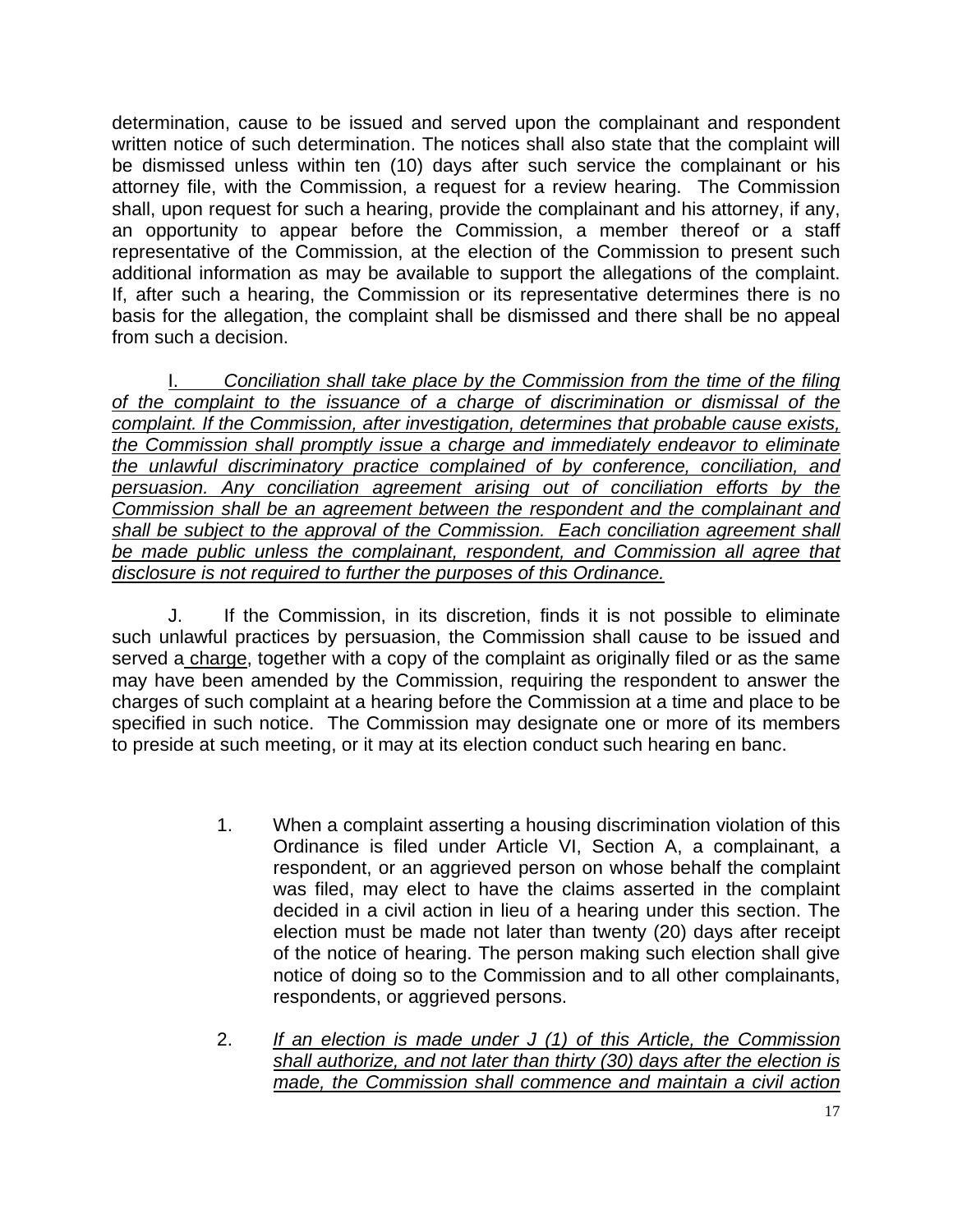*on behalf of the complainant or aggrieved person in the Court of Common Pleas of Erie County, Pennsylvania. Any aggrieved person*  with respect to the issues to be determined in a civil action under *this subsection may intervene as of right in that civil action*.

 K. The respondent may file a written verified answer to the *charge and appear at such hearing in person or with counsel. The Commission shall be bound by the Pennsylvania Rules of Evidence*. The Commission shall be given legal advice by the Panel Advisor. The testimony taken at the hearing shall be under oath and shall be recorded by a stenographer and shall be transcribed if necessary.

 L. If, upon all the evidence at the hearing, the Commission finds that the respondent has been engaged in *or is about to engage* in any unlawful discriminatory practice, the Commission shall state its findings of fact and shall issue and cause to be served on the respondent an order requiring the respondent to cease and desist from such unlawful discriminatory practice or practices and to take such affirmative action, including, but not limited to hiring, reinstatement, or upgrading of employees, with or without back pay, restoration to membership in any respondent labor organization, or the extension of full, equal, and unsegregated accommodations, advantages, facilities and privileges to all persons, and/or such other equitable and civil remedies including but not limited to compensatory damages, attorneys' fees, verifiable reasonable out-ofpocket expenses, costs, and the assessment of a civil penalty as available under the Pennsylvania Human Relations Act, Act of Oct. 27, 1955, (P.L. 744, No. 222), as amended, as, in the judgment of the Commission, will effectuate the purpose of this Ordinance, and including a requirement for report of the manner of compliance. Further, attorney fees shall not be limited to a prevailing complainant but rather to any prevailing party.

 M. If, upon all the evidence, the Commission finds that the respondent has not engaged in any unlawful discriminatory practice, the Commission shall state its findings of fact and shall dismiss the complaint. Notice of such action shall be given to the complainant and respondent.

 N. Any complaint filed pursuant to this section must be so filed within one hundred and eighty (180) days after the alleged act of discrimination has occurred or terminated unless otherwise required by the Fair Housing Act. Any complaint may be withdrawn at any time by the party filing the complaint.

 O. *In all situations which may require prompt judicial relief, including those situations when it appears that a housing unit or units involved in a complaint may be sold, rented, or otherwise disposed of before a determination of the case has been made, the Court of Common Pleas of Erie County may issue an injunction restraining the complained of activity, including injunction of the sale, rental, or other disposition of the unit or units, except in compliance with the order of court.* The court may attach to any such injunction granted such other conditions as it deems proper. Such injunction, if issued, shall be of no more than thirty (30) days' duration. If an extension of time is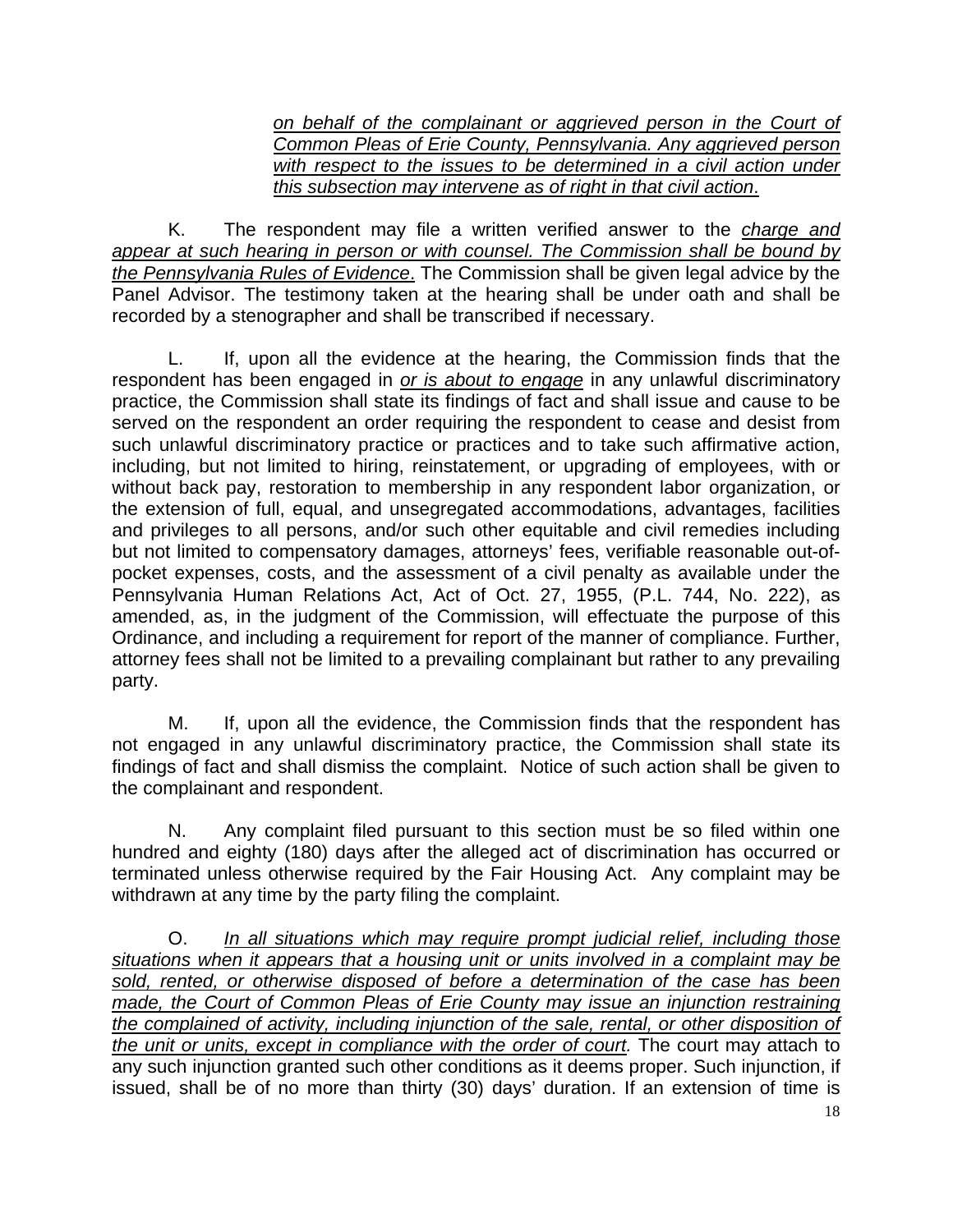required, this extension may be granted at the discretion of the court, however a reasonable bond may be required by the court before granting such extension.

 P. In cases involving a claim of discrimination, if a complainant invokes procedures set forth in this Ordinance, that individual's right of action in the courts of the Commonwealth shall not be foreclosed. The aggrieved person may seek civil enforcement of the law or Ordinance by commencing an action in an appropriate court at least one year after the occurrence or termination of the alleged discriminatory housing practice. If the court finds that the respondent has engaged in or is engaging in an unlawful discriminatory practice charged in the complaint, the court shall enjoin the respondent from engaging in such unlawful discriminatory practice and order affirmative action which may include, but is not limited to, reinstatement or hiring of employees, granting of back pay, compensatory, punitive damages, attorneys' fees, or any other legal or equitable relief as the court deems appropriate *to any prevailing party as being entitled to such*.

#### Article VII. ENFORCEMENT AND JUDICIAL REVIEW

The complainant may secure enforcement of the order of the Commission or other appropriate relief. When the Commission has heard and decided any complaint before it, enforcement of its order shall be initiated by the filing of a petition in such court, together with a transcript of the record of the hearing before the Commission, and issuance and service of a copy of such petition as in proceedings in equity.

A copy of the Commission's testimony shall be available at all reasonable times to all parties for examination, and for the purpose of enforcement or judicial review of the order.

A final order entered by the Commission is an appealable order. If relief is sought from the Court, said Court may make an order or decree enforcing, modifying, or setting aside, in whole or in part, the order of the Commission. The jurisdiction of the Court shall not be limited by acts pertaining to equity jurisdiction of the Courts. Any failure to obey an order of the Court may be punished by such Court as a contempt thereof.

#### Article VIII. UNI AWFUL DISCRIMINATORY PRACTICES IN EMPLOYMENT

A. It shall be an unlawful discriminatory practice, unless based upon a bona fide occupational qualification, or in the case of a fraternal corporation or association, unless based upon membership in such association or corporation, or except where based upon applicable security regulations established by the United States, the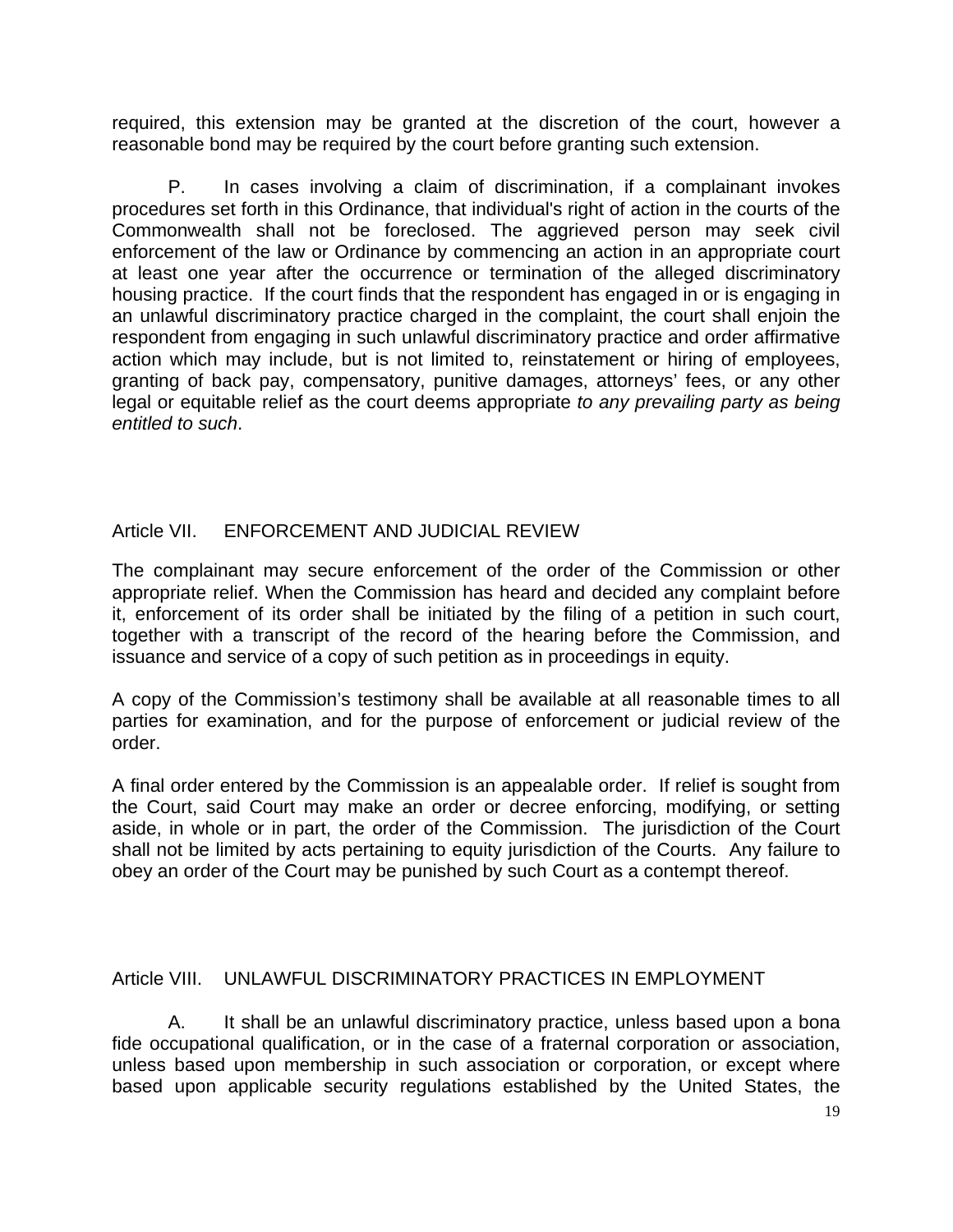Commonwealth of Pennsylvania, or the County of Erie, for any employer because of the race, color, familial status, religious creed, ancestry, age, sex, sexual orientation, national origin, disability of the person, the use of guide or support animals because of the disability of the person or independent contractor, to refuse to hire or employ or contract with, or to bar or to discharge from employment such individual or independent contractor, or to otherwise discriminate against such individual or independent contractor with respect to compensation, hire, tenure, terms, conditions, or privileges of employment or contract, if the individual or independent contractor is the best able and most competent to perform the services required.

 B. For any employer, employment agency, or labor organization, prior to the employment, contracting with an independent contractor or admission to membership, to:

- 1. Make any inquiry, elicit any information, or make or keep a record of or use any form of application or application blank containing questions or entries concerning the race, color, familial status, religious creed, ancestry, age, sex, sexual orientation, national origin, disability of the person, the use of guide or support animals because of the disability of the applicant for employment or membership. Prior to an offer of employment, an employer may not inquire as to whether an individual has a disability or as to the severity of such disability. An employer may inquire as to the individual's ability to perform the essential functions of the employment.
- 2. Print or publish, or cause to be printed or published, any notice or advertisement relating to employment or membership indicating any preference, limitation, specification, or discrimination based upon race, color, familial status, religious creed, ancestry, age, sex, sexual orientation, national origin, disability of the person, the use of guide or support animals because of the disability of the person,.
- 3. Deny or limit, through a quota system or otherwise, employment or membership because of race, color, familial status, religious creed, ancestry, age, sex, sexual orientation, national origin, disability of the person, the use of guide or support animals because of the disability of the person.
- 4. Substantially confine or limit recruitment or hiring of individuals, with intent to circumvent the spirit and purpose of this act, to any employment agency, employment service, labor organization, training school, or any other employee-referring source.
- 5. Deny employment because of, or a perception of, a prior disability.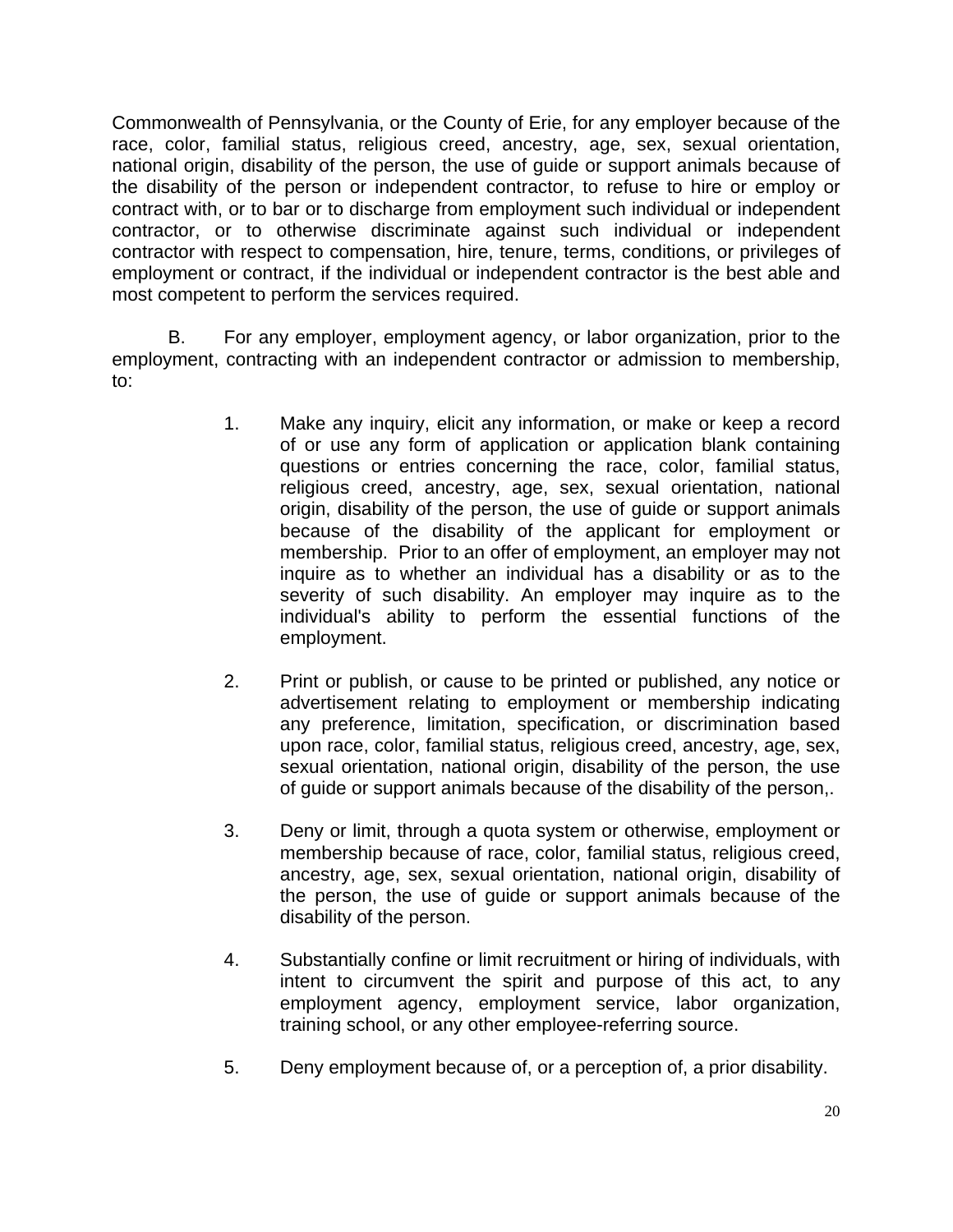6. Nothing above shall prevent the Commission from requiring reports, information, or answers to questions regarding race, color, familial status, religious creed, ancestry, age, sex, disability, the use of a guide or support animal, familial status national origin, sexual orientation, or in connection with their compliance procedure, or affirmative action, or educational programs.

Nothing in clause (b) of this section shall bar any institution or organization for disabled persons from limiting or giving preference in employment or membership to disabled persons.

 C. For any labor organization, because of the race, color, familial status, religious creed, ancestry, age, sex, sexual orientation, national origin, non-job related disability of the person, the use of guide or support animals because of the disability of the person, to deny full and equal membership rights to any individual or otherwise discriminate against such individuals with respect to hire, tenure, terms, conditions, or privileges of employment, or any other matter, directly or indirectly, related to employment.

 D. For any person, employer, employment agency, or labor organization to discriminate in any manner against any individual because such individual has opposed any practice forbidden by this act, or because such individual has made a charge, testified, or assisted, in any manner, in any investigation, proceeding, or hearing under this Ordinance.

 E. For any person, employer, employment agency, labor organization, or employee, to aid, abet, incite, compel, or coerce the doing of any act declared by this section to be an unlawful discriminatory practice, or to obstruct or prevent any person from complying with the provisions of this Ordinance or any order issued thereunder, or to attempt, directly or indirectly, to commit any act declared by this section to be an unlawful discriminatory practice.

 F. For any employment agency to fail or refuse to classify properly, refer for employment, or otherwise to discriminate against any individual because of his race, color, familial status, religious creed, ancestry, age, sex, sexual orientation, national origin, non-job related disability or the use of a guide or support animal because of the disability of the person.

 G. For any individual seeking employment to publish or cause to be published any advertisement which in any manner expresses a limitation or preference as to the race, color, religious creed, ancestry, age, sex, national origin, sexual orientation, non-job related disability, or the use of a guide or support animal because of the disability of any prospective employee.

 H. For any employer to discriminate against an employee or a prospective employee because the employee only has a diploma based on passing a general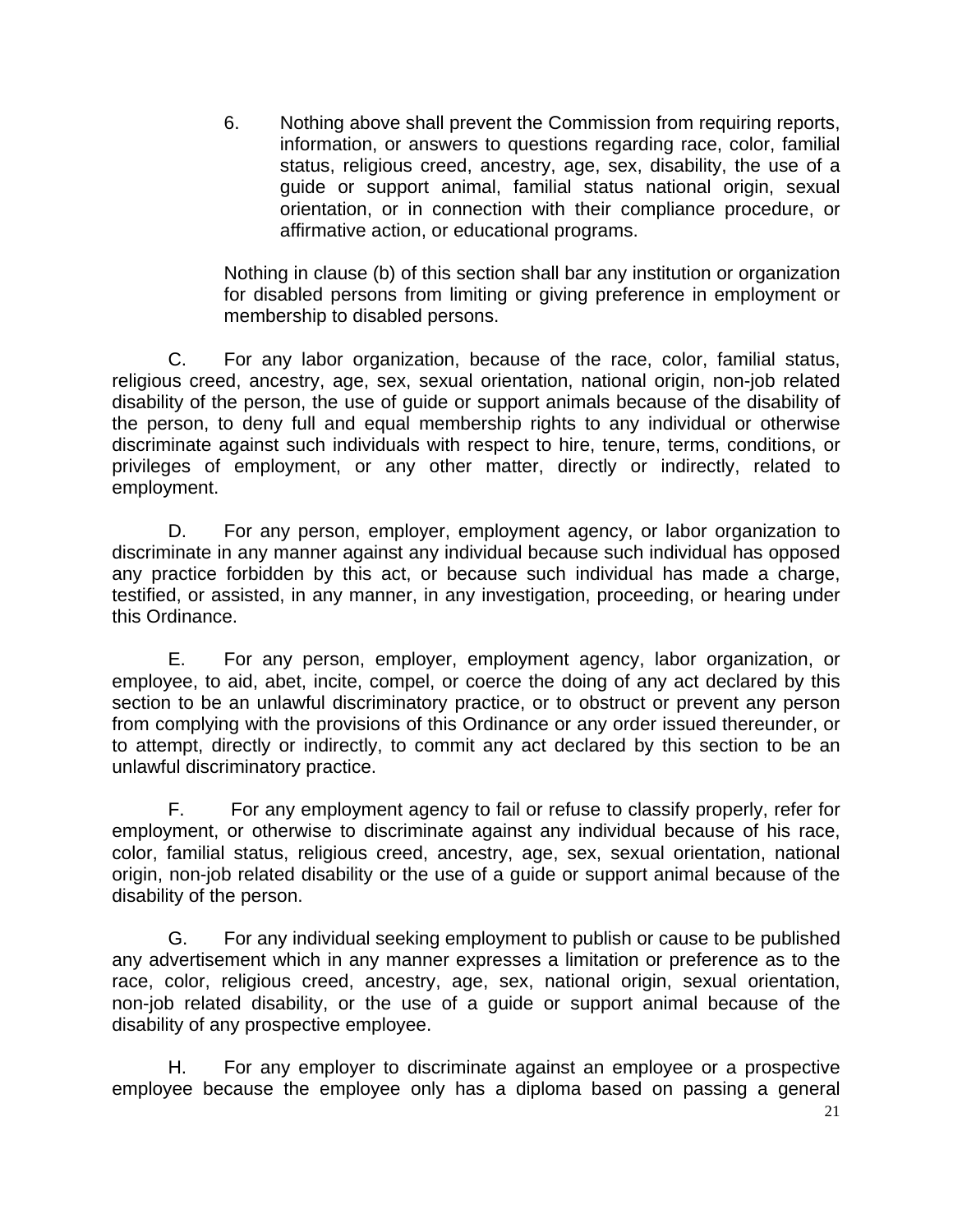educational development test as compared to a high school diploma. However, should vocational technical training or other special training be required with regard to a specific position, then such training or special training may be considered by the employer.

 I. To exclude or otherwise deny equal jobs or benefits to a person because of the disability of an individual with whom the person is known to have a relationship or association.

 J. It shall not be an unlawful employment practice for an employer to express a preference for a certain kind of applicant where the position to be filled requires special qualifications, skills, or experience as long as such preference is not on the basis of race, color, religious creed, ancestry, age, sex, national origin, sexual orientation, non-job related disability, or the use of a guide or support animal. Likewise, this section of the Ordinance shall not be construed to prohibit the refusal to hire or the dismissal of a person who is not able to function properly in the job applied for or engaged in.

 K. Notwithstanding any provision of this Article, it shall not be an unlawful employment practice for a religious institution or organization to hire or employ on the basis of sex or sexual orientation in those certain instances where sex or sexual orientation is a bona fide occupational qualification because of the religious beliefs, practices, or observation of the institution or organization.

 L. Nothing in this Ordinance shall be construed as creating an obligation on the part of any employer to extend health care or other benefits to the unmarried domestic partner of any covered employee, regardless of gender or sexual orientation. It shall not be considered discriminatory on any basis for an employer to provide different levels of benefits to employees based upon marital status or the presence or absence of minor dependents.

## Article IX. UNLAWFUL DISCRIMINATORY PRACTICES IN HOUSING

- A. It shall be an unlawful discriminatory practice for any person to:
	- 1. Refuse to sell, lease, finance, or otherwise to deny, withhold, make unavailable, any housing accommodation, or commercial property (specifically including loans made for any purpose so long as such loans are secured by real estate) from any person; or establish,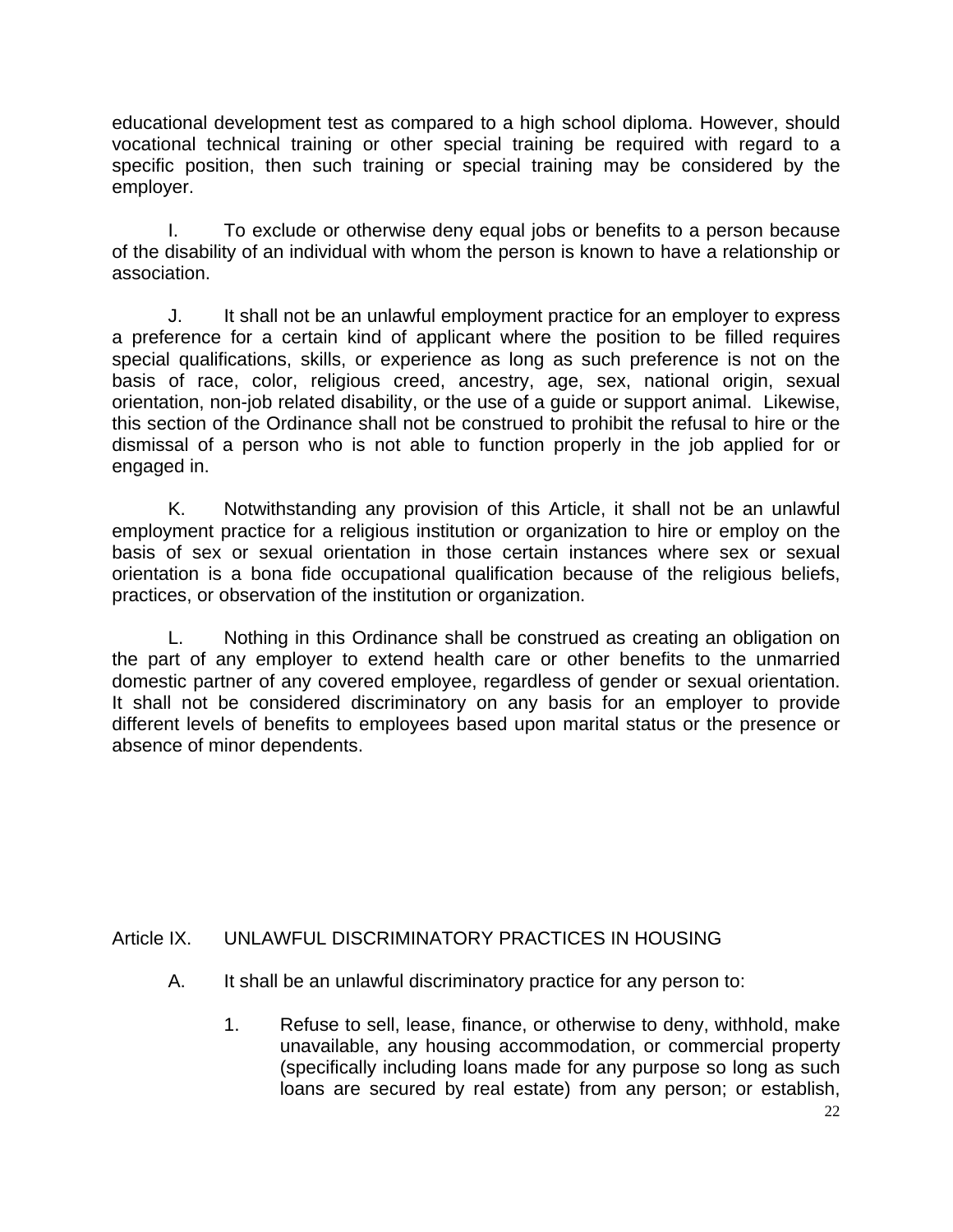announce, or follow a policy of denying or limiting housing opportunities through a quota or otherwise, because of the race, color, familial status, age, religious creed, ancestry, sex, national origin, sexual orientation, or disability of any person, prospective owner, occupant or user of such housing accommodation or commercial property, or to refuse to lease any housing accommodation or commercial property to any person due to use of a guide or support animal because of the disability of the person, or because the person is a handler or trainer of support or guide animals, or because of the disability of an individual with whom the person is known to have a relationship or association.

- a. Evict or attempt to evict an occupant of any housing accommodation because of pregnancy or the birth of a child.
- b. "Otherwise to deny" as stated above includes, but is not limited to:
	- (1) Representing to any person because of race, color, familial status, age, religious creed, ancestry, sex, national origin, sexual orientation, disability, or who are guide or support animal dependent, that a dwelling is not available for sale, rental, or inspection when such dwelling is in fact available.
	- (2) Failing to negotiate for the sale or rental of a dwelling.
- 2. Refuse to lend money, whether or not secured by mortgage or otherwise for the acquisition, construction, rehabilitation, repair, or maintenance of any housing accommodation or commercial property, or otherwise withhold financing of any housing accommodation or commercial property (or specifically including loans made for any purpose so long as such loans are secured by real estate) from any person because of the race, color, familial status, age, religious creed, ancestry, sex, national origin, sexual orientation, disability of any person, the use of a guide or support animal because of the disability of the user, or because the user is a handler or trainer of support or guide animals, or because of the disability of an individual with whom the person is known to have a relationship or association. This prohibition includes money lent for any purpose, when the loan is secured by residential real estate.
- 3. Discriminate against any person in the terms or conditions of selling or leasing any housing accommodation or commercial property, or in furnishing facilities, services, or privileges in connection with the ownership, occupancy, or use of any housing accommodation or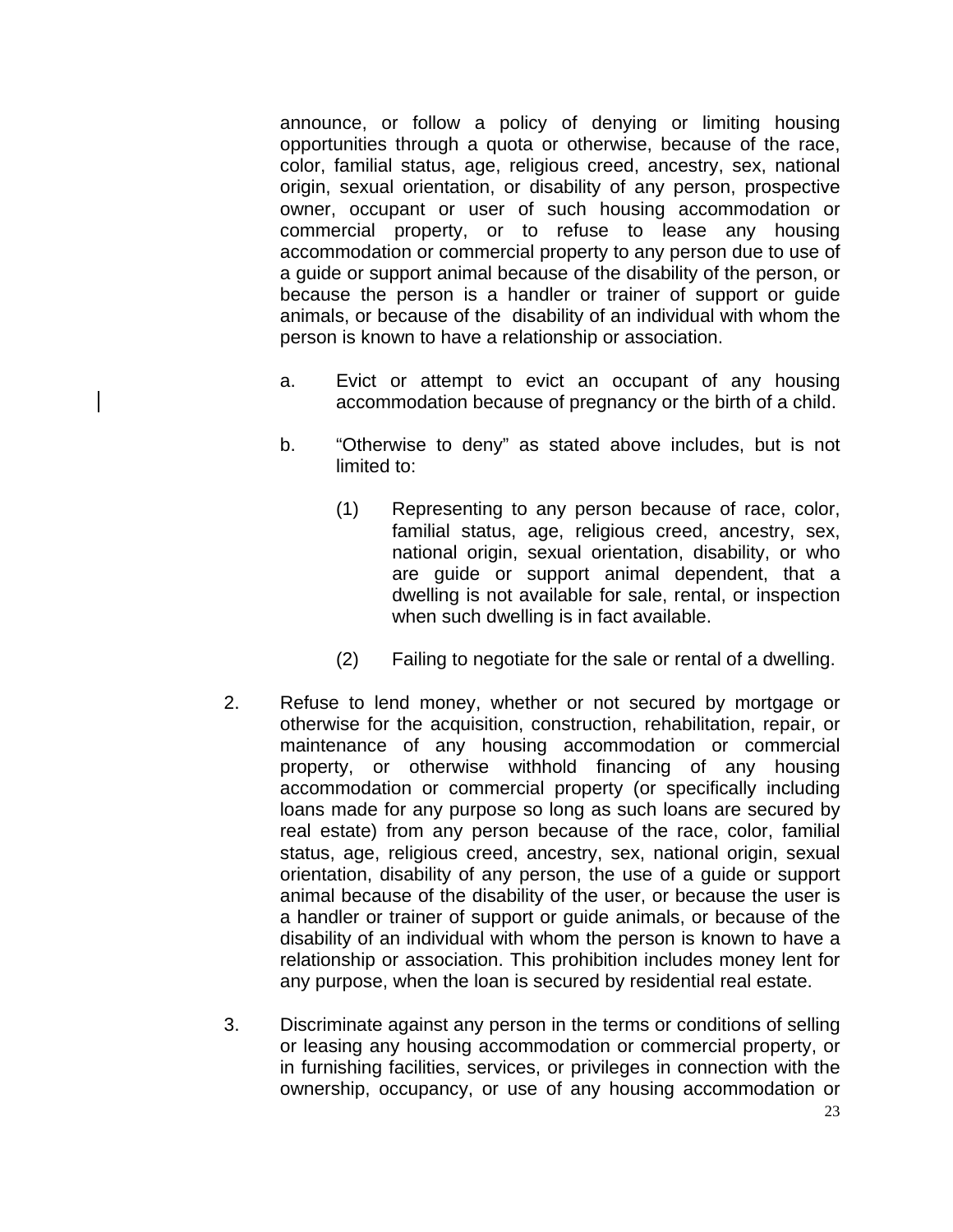commercial property because of the race, color, familial status, age, religious creed, ancestry, sex, national origin, sexual orientation, disability of any person, the use of a guide or support animal because of the disability of the user, or because the user is a handler or trainer of support or guide animals, or because of the disability of an individual with whom the person is known to have a relationship or association.

- a. Refuse to permit, at the expense of a person with a disability, reasonable modifications of existing premises occupied or to be occupied by such person if such modifications may be necessary to afford such person full enjoyment of the premises, except that in the case of a rental, the landlord may, where it is reasonable to do so, grant permission for a modification if the renter agrees to restore the interior of the premises to the condition that existed before the modification, with reasonable wear and tear excepted.
- b. Refuse to make reasonable accommodations in rules, policies, practices, or services when such accommodations may be necessary to afford such person equal opportunity to use and enjoy a housing accommodation.
- 4. Discriminate against any person in the terms or conditions of any loan of money, whether or not secured by mortgage or otherwise, for the purchase, acquisition, construction, rehabilitation, repair, or maintenance of any housing accommodation or commercial property (or specifically including loans made for any purpose so long as such loans are secured by real estate) because of the race, color, familial status, age, religious creed, ancestry, sex, national origin, sexual orientation, or disability of any person, the use of a guide or support animal because of the disability of the user, or because the user is a handler or trainer of guide or support animals, or because of the disability of an individual with whom the person is known to have a relationship or association.
- 5. Print, publish, make, or circulate any statement, publication, notice, or advertisement *or cause to be made, printed, circulated or published* any statement, publication, notice or advertisement:
	- a. relating to the sale, lease, or acquisition of any housing accommodation or commercial property or the loan of money, whether or not secured by mortgage, or otherwise for the acquisition, construction, rehabilitation, repair, or maintenance of any housing accommodation or commercial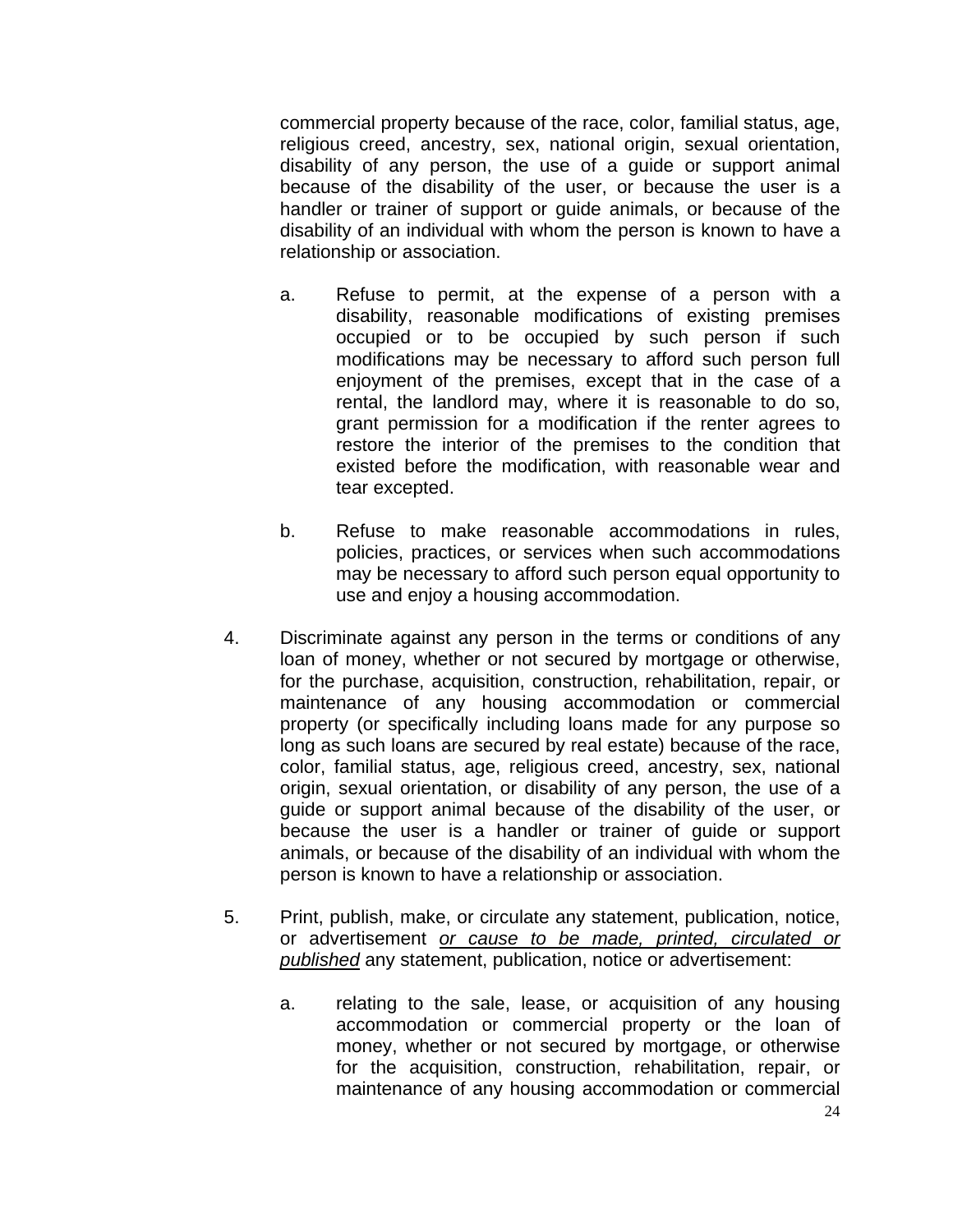property (or specifically including loans made for any purpose so long as such loans are secured by real estate) which indicates or intends to make any preference, limitation, specification, or discrimination based upon race, color, familial status, age, religious creed, ancestry, sex, national origin, sexual orientation, or disability of any person, the use of a guide or support animal because of the disability of the user, or because the user is a handler or trainer of guide or support animals, or because of the disability of an individual with whom the person is known to have a relationship or association, or

- b. relating to the sale, lease or acquisition of any housing accommodation or commercial property which indicates or intends to make any preference, limitation, specification, or discrimination based upon use of a guide or support animal because of the disability of the user or because the user is a handler or trainer of support or guide animals.
- 6. Make any inquiry, elicit any information, make or keep any record, or use any form of application for the purchase, rental, or lease of housing accommodations, or to make real estate appraisals, containing questions or entries concerning race, color, familial status, age, religious creed, ancestry, sex, national origin, sexual orientation, or disability of any person, the use of a guide or support animal because of the disability of the user, or because the user is a handler or trainer of guide or support animals, or because of the disability of an individual with whom the person is known to have a relationship or association in connection with the sale or lease of any housing accommodation or commercial property, or loan of any money, whether or not secured by mortgage or otherwise, for the acquisition, construction, rehabilitation, repair, or maintenance of any housing accommodation or commercial property, or to make any inquiry, elicit any information, make or keep any record, or use any form of application containing questions or entries concerning the use of a guide or support animal because of the disability of the user, or because the user is a handler or trainer of support or guide animals, in connection with the lease of any housing accommodation or commercial property.
- 7. Discriminate in the making or purchasing of loans, or in the appraising or brokering of residential real estate. Discrimination in brokering includes, but is not limited to, denying access to or membership in any multiple listing service or facility relating to the sale or rental of dwellings based on race, color, familial status, age, religious creed, ancestry, sex, national origin, sexual orientation,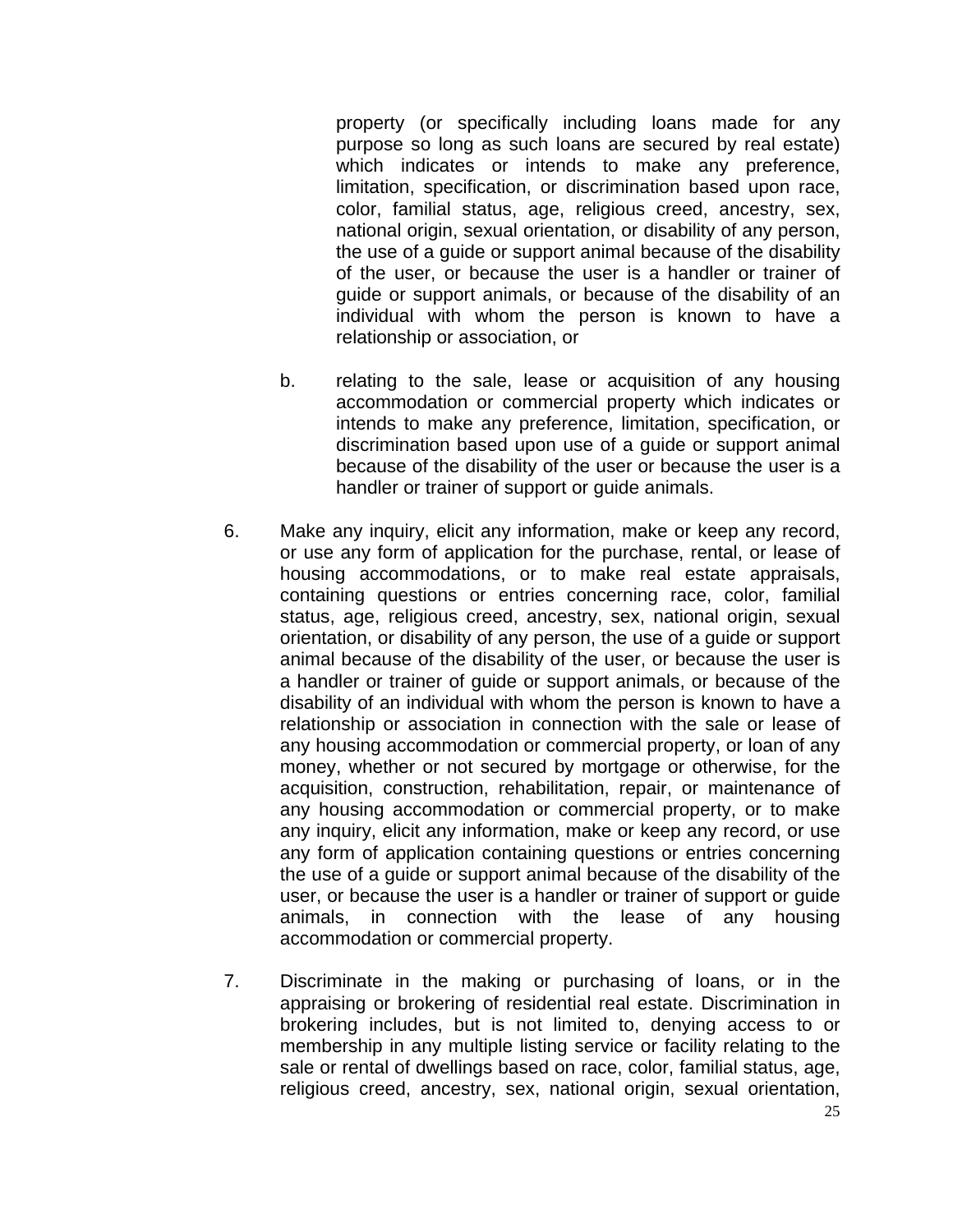disability, or because of the disability of an individual with whom the person is known to have a relationship or association, or based upon use of a guide or support animal, or because the person is a handler or trainer of guide or support animals.

- 8. Design, construct, operate, offer for sale, lease, or rent or otherwise make available housing or commercial property that is not accessible in accordance with federal law. This provision includes design and construction requirements, after the date that is thirty (30) months after September 13, 1988, as required under §804(f)(3)(C) of the Fair Housing Amendments Act of 1988, and U.S.C. 42 § 3604(f)(3)(C).
	- a. In connection with the design and construction of covered multifamily dwellings for first occupancy after the date that is thirty (30) months after September 13, 1988, a failure to design and construct those dwellings in such a manner that:
		- (1) the public use and common use portions of such dwellings are readily accessible to and usable by handicapped persons;
		- (2) all the doors designed to allow passage into and within all premises within such dwellings are sufficiently wide to allow passage by handicapped persons in wheelchairs; and
		- (3) all premises within such dwellings contain the following features of adaptive design:
			- (a) an accessible route into and through the dwelling;
			- (b) light switches, electrical outlets, thermostats, and other environmental controls in accessible locations;
			- (c) reinforcements in bathroom walls to allow later installation of grab bars; and
			- (d) usable kitchens and bathrooms such that an individual in a wheelchair can maneuver about the space.
- 9. Discriminate in real estate related transactions, as described by and subject to the following.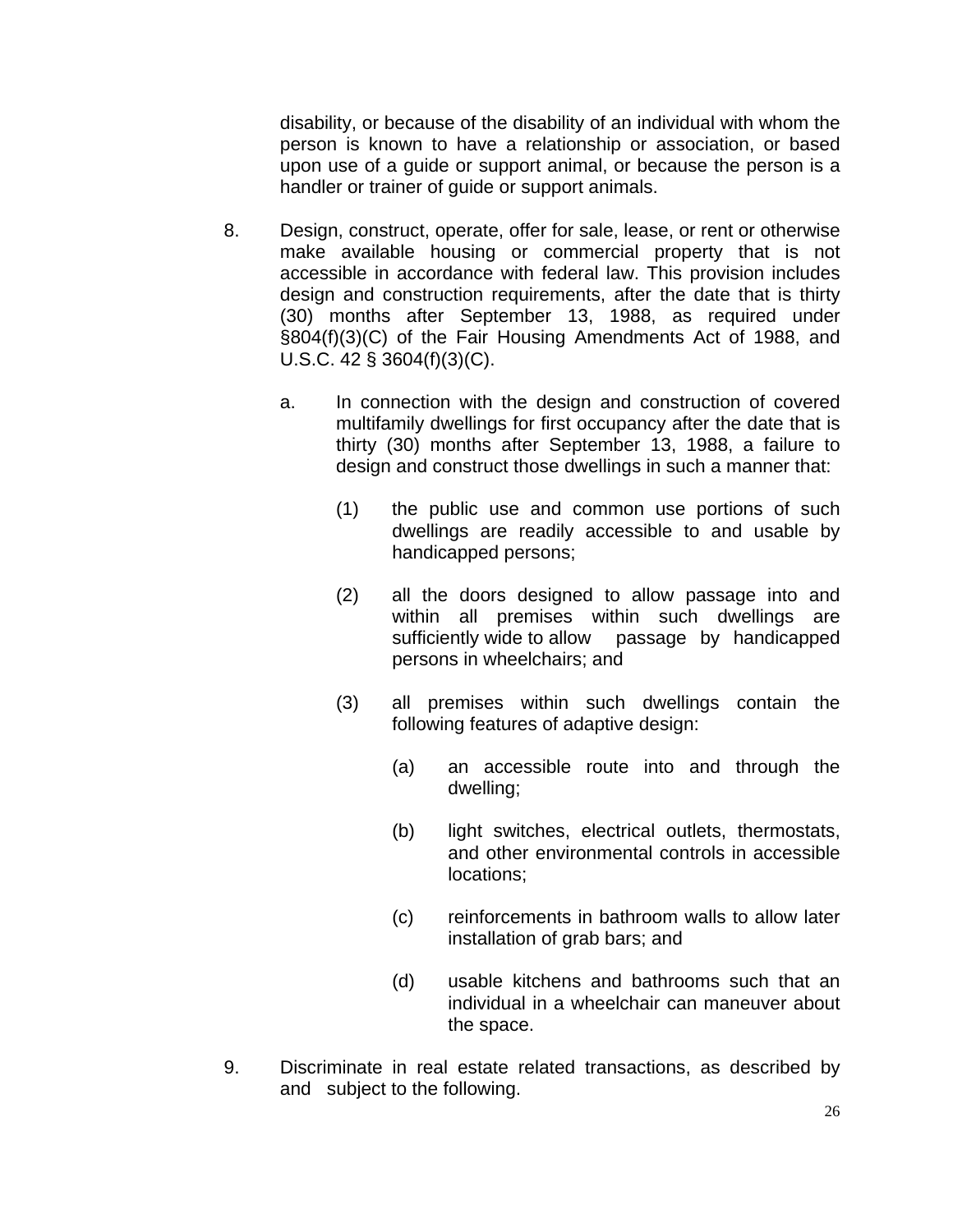- a. It shall be unlawful for any person or other entity whose business includes engaging in real estate related transactions to discriminate against any person in making available such a transaction or in the terms or conditions of such a transaction because of race, color, religious creed, ancestry, familial status, national origin, sexual orientation, sex, age, disability, use of a guide or support animal because of the disability of the user, or because the user is a handler or trainer of guide or support animals.
- 10. Discriminate by engaging in a certain real estate practice: Blockbusting,
	- a. It shall be unlawful, for profit, to induce or attempt to induce a person to sell or rent a dwelling by representations regarding the entry or prospective entry into the neighborhood of a person or persons of a particular race, color, religion, sex, familial status or national origin or with a handicap.
	- b. In establishing a discriminatory housing practice under this section, it is not necessary that there was in fact profit as long as profit was a factor for engaging in the blockbusting activity.
	- c. Prohibited actions under this section include, but are not limited to:
		- (1) Engaging, for profit in conduct (including uninvited solicitations for listings) which convey to a person that a neighborhood is undergoing or about to undergo a change in the race, color, religion, sex, handicap, familial status or national origin of persons residing in it, in order to encourage the person
		- (2) Encouraging, for profit, any person to sell or rent a dwelling through assertions that the entry or prospective entry of persons of a particular race, color, religion, sex, familial status, or national origin, or with handicaps, can or will result in undesirable consequences of the project, neighborhood or community, such as lowering of property values, an increase in criminal or antisocial behavior, or a decline in the quality of schools or other services or facilities.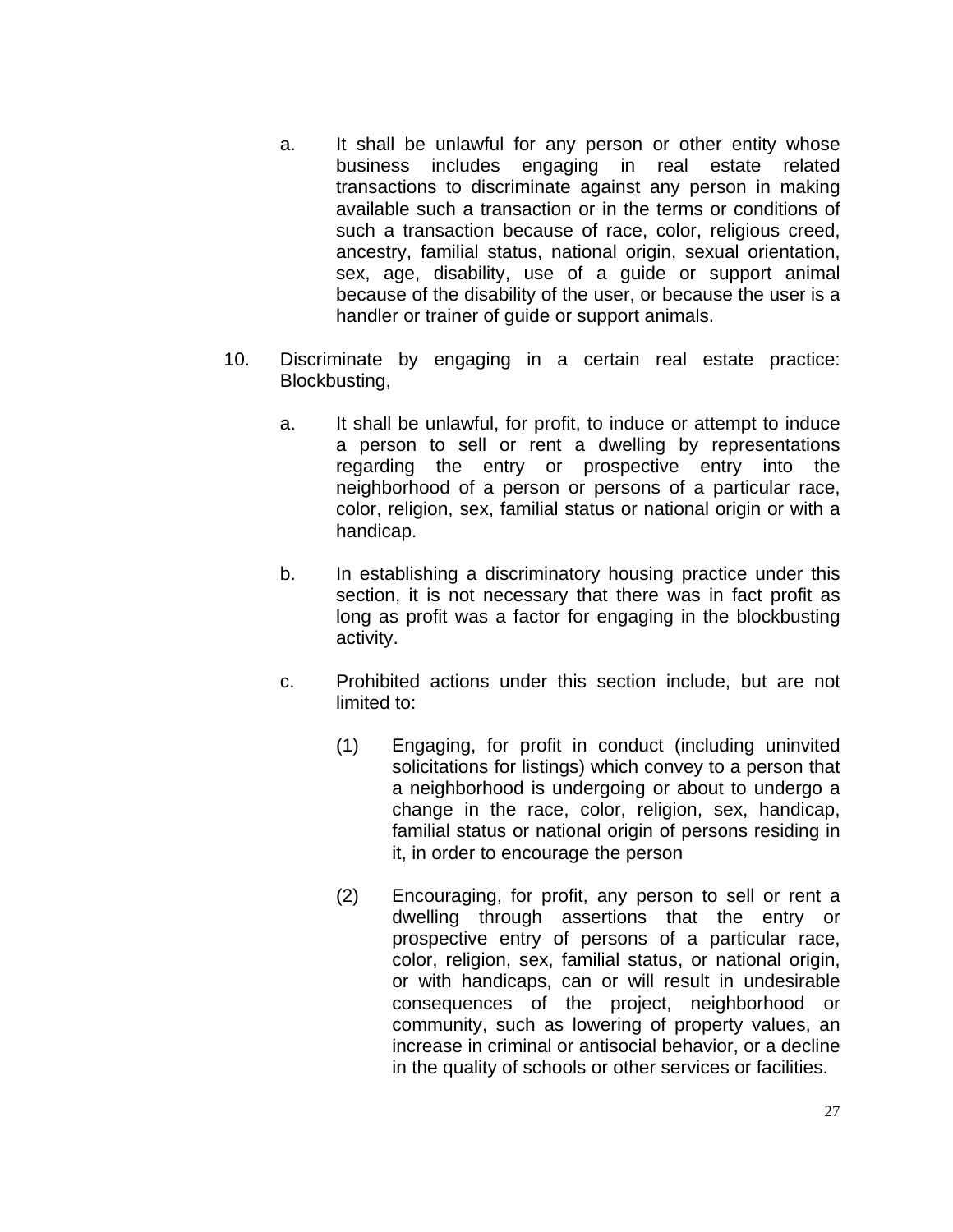- 11. For any person with the intention of defeating the purposes of this Ordinance to sell, lease, or transfer or attempt to sell, lease, or transfer, or offer, advertise, or make available for sale, lease, or transfer any housing accommodation which is the subject of a written verified complaint filed with the Commission until final determination of the complaint.
	- a. For any person, after a complaint regarding a housing accommodation has been filed and prior to final determination by the Commission, to fail to include a notice of the complaint in any subsequent lease or agreement of sale involving that housing accommodation.
- 12. If the Commission finds that a respondent has engaged or is about to engage in a discriminatory housing practice, the Commission shall promptly issue an order for such relief as may be appropriate, which may include actual damages suffered by the aggrieved person and injunctive or other equitable relief. Such order may, to vindicate the public interest, assess a civil penalty against the respondent:
	- a. in an amount not exceeding \$10,000 if the respondent has not been adjudged to have committed any prior discriminatory housing practice;
	- b. in an amount not exceeding \$25,000 if the respondent has been adjudged to have committed one other discriminatory housing practice during the five (5)-year period ending on the date of the filing of this charge; and
	- c. in an amount not exceeding \$50,000 if the respondent has been adjudged to have committed two (2) or more discriminatory housing practices during the seven (7)-year period ending on the date of the filing of this charge;

 Except that if the acts constituting the discriminatory housing practice that is the object of the charge are committed by the same natural person who has been previously adjudged to have committed acts constituting a discriminatory housing practice, then the civil penalties set forth in subparagraphs 12.2 and 12.3 may be imposed without regard to the period of time within which any subsequent discriminatory housing practice occurred.

d. *Nothing in this Article limits the applicability of any reasonable local, state or federal restrictions regarding the maximum number of occupants permitted to occupy a*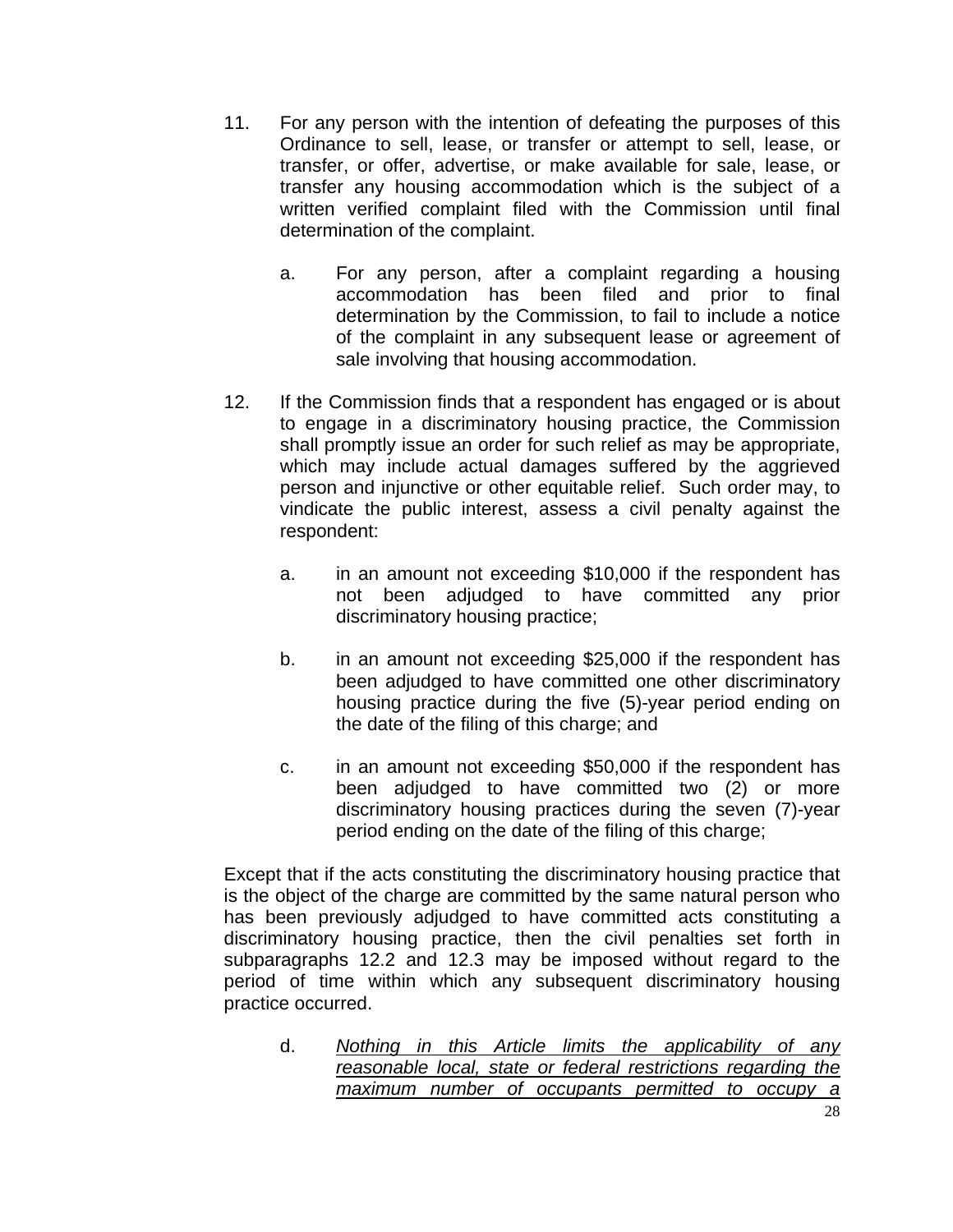*dwelling. Nor does any provision in this clause regarding*  familial status apply with respect to housing for older *persons.*

- e. As used in this section, "housing for older persons" means housing:
	- (1) Provided under any state or federal program that the Secretary determines is specifically designed and operated to assist elderly persons (as defined in the state or federal program); or
	- (2) Intended for, and solely occupied by, persons sixtytwo (62) years of age or older; or
	- (3) Intended and operated for occupancy by persons fiftyfive (55) years of age or older, and
		- (a) at least eighty (80) percent of the occupied unites are occupied by at least one person who is fifty-five years of age or older;
		- (b) the housing facility or community publishes and adheres to policies and procedures that demonstrate the intent required under this subparagraph; and
		- (c) the housing facility or community complies with rules issued by the Secretary for verification of occupancy, which shall:
			- i. provide for verification by reliable surveys and affidavits; and
			- ii. include examples of the types of policies and procedures relevant to a determination of compliance with the requirement of clause (b). Such surveys and affidavits shall be admissible in administrative and judicial proceedings for the purposes of such verification.
- f. Housing shall not fail to meet the requirement for housing for older persons by reasons of: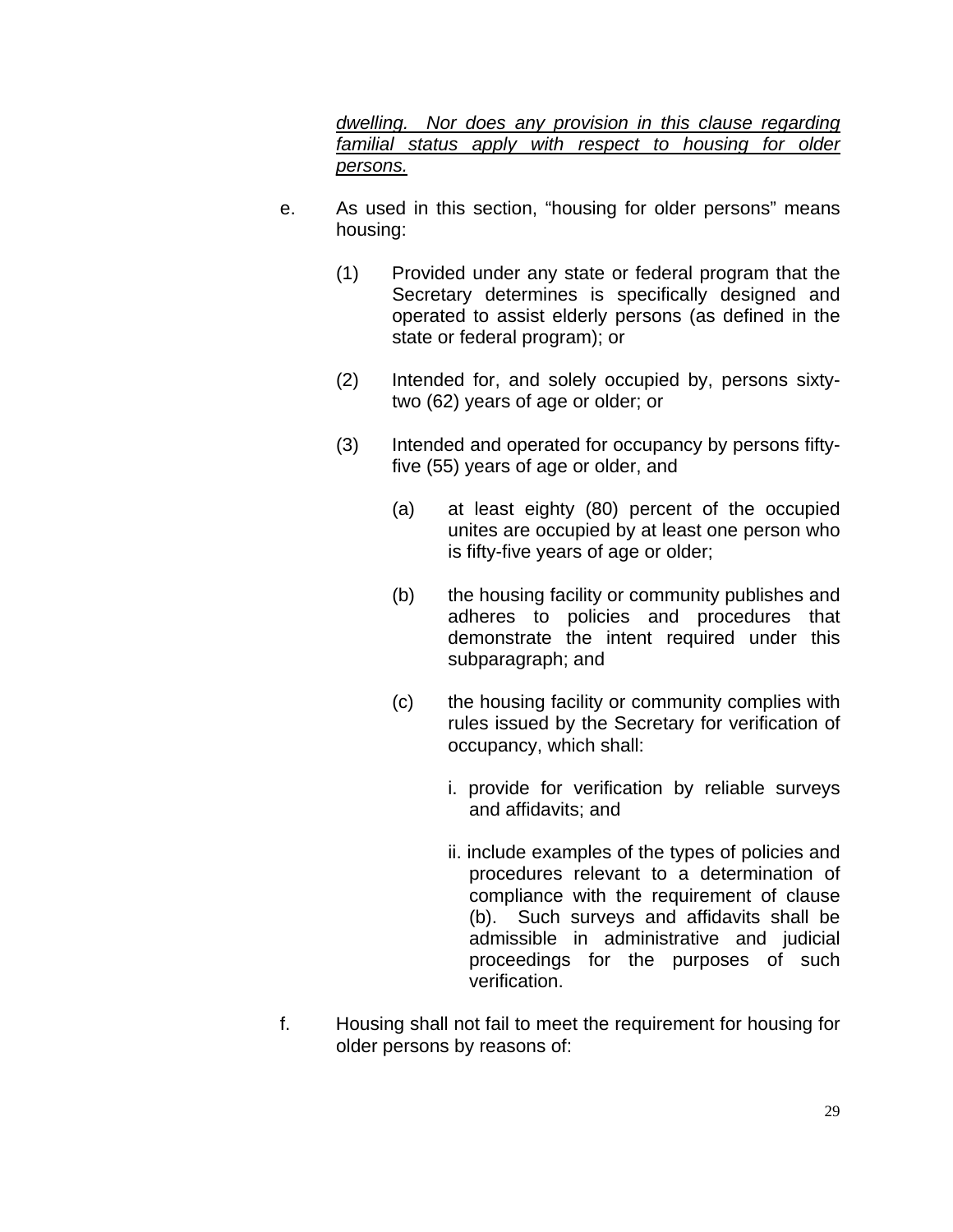- (1) Persons residing in such housing as of September 13, 1988, who do not meet the age requirements of subsections (12e) (1) or (2); provided, that new occupants of such housing meet the age requirements of subsections (12e) (1) or (2)
- (2) Unoccupied units: provided, that such units are reserved for occupancy by persons who meet the age requirements of subsection (12.e) (1) or (2) .2

### B. Exemptions

(1) Nothing in this Article, except Articles  $((A)$   $(2)$ ,  $(A)$   $(4)$ ,  $(A)$   $(5)$   $(a)$  and  $(b)$ ,  $(A)$   $(7)$ , and  $(A)$   $(9)(a)$  shall apply to:

- (a) any single-family house sold or rented by an owner: *Provided*, That such private individual owner does not own more than three such single-family houses at one time: *Provided further,* That in the case of the sale of any such single-family house by a private individual owner not residing in such house at the time of such sale or who was not the most recent resident of such house prior to such sale, the exemption granted by this subsection shall apply only with respect to one such sale within any twenty-four month period: *Provided further,* That such bona fide private individual owner does not own any interest in, nor is there owned or reserved on his behalf, under any express or voluntary agreement, title to or any right to all or a portion of the proceeds from the sale or rental of, more than three such single-family houses at any one time: *Provided further,* that the sale or rental of any such singlefamily house shall be excepted from the application of this subchapter only if such house is sold or rented (1) without the use in any manner of the sale or rental facilities or the sale or rental services of any real estate broker, agent, or salesman, or of such facilities or services of any person in the business of selling or renting dwellings, or of any employee or agent of any such broker, agent, salesman, or person and (2) without the publication, posting, or mailing, after notice, of any advertisement or written notice in violation of this Ordinance; but nothing in this proviso shall prohibit the use of attorneys, escrow agents, abstractors, title companies, and other such professional assistance as necessary to perfect or transfer the title, or
- (b) rooms or units in dwellings containing living quarters occupied or intended to be occupied by no more than four families living independently of each other, if the owner actually maintains and occupies one of such living quarters as his residence.

 $\overline{a}$ 

<sup>2 42</sup> U.S.C. §3607(b)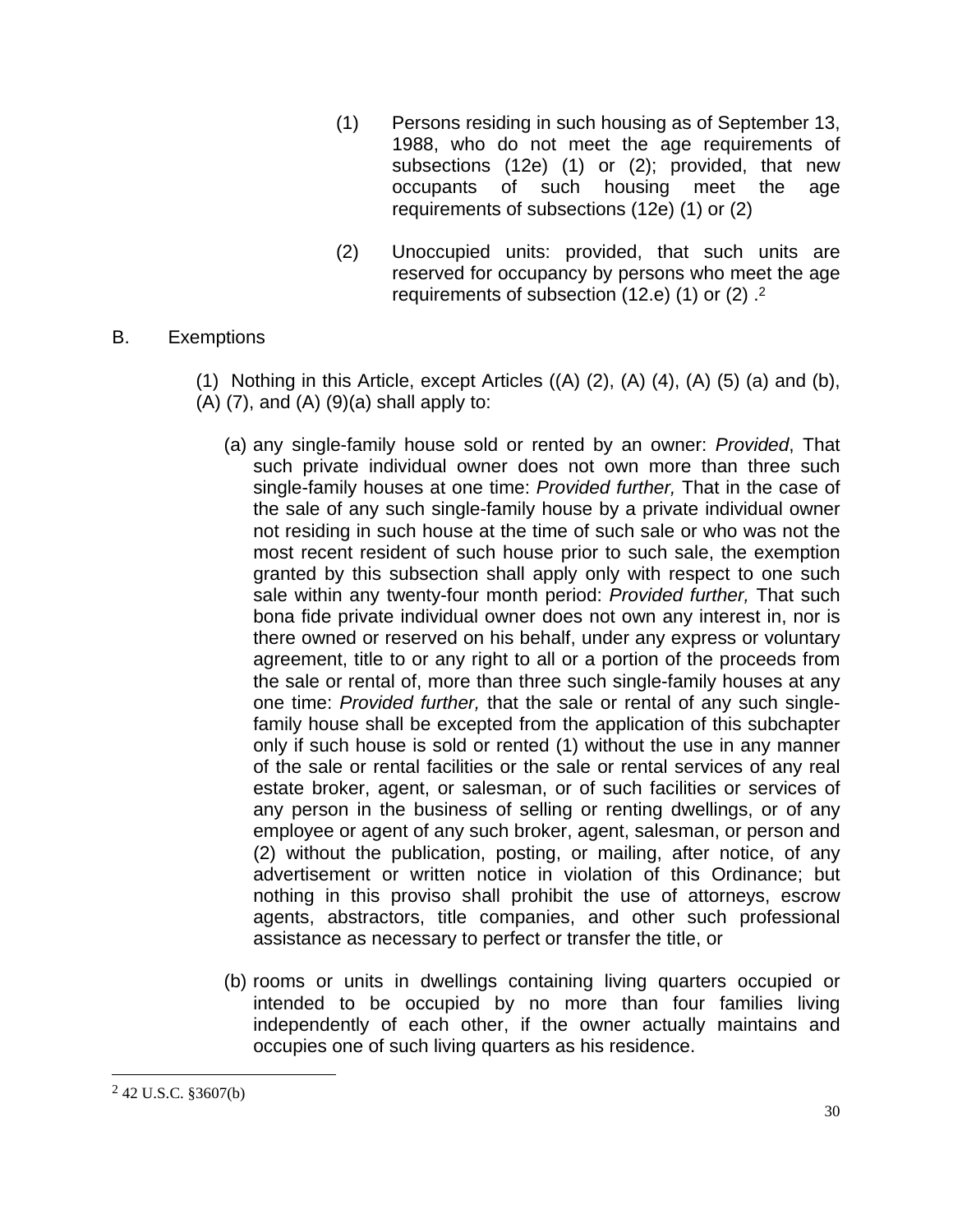- (c) For the purposes of subsection (b) of this section, a person shall be deemed to be in the business of selling or renting a dwelling if-
	- (1) he has, within the preceding twelve months, participated as principal in three or more transactions involving the sale or rental of any dwelling or any interest therein, or
	- (2) he has, within the twelve months, participated as agent, other than in the sale of his own personal residence in providing sales or rental facilities or sales or rental services in two or more transactions involving the sale or rental of any dwelling or any interest therein, or
	- (3) he is the owner of any dwelling designed or intended for occupancy by, or occupied by, five or more families.

2. Nothing in this Article shall prevent the Commission from requiring reports, information, or answers to questions regarding race, color, familial status, religion, creed, ancestry, age, sex, national origin, sexual orientation, or disability, or the use of a guide or support animal because of the disability of the user or because the user is a handler or trainer of support or guide animals, in connection with their compliance procedure of affirmative action or educational programs.

C. This Article does not:

(1) Prohibit a religious organization, association, or society, or any nonprofit institution or organization operated, supervised, or controlled by or in conjunction with a religious organization, association, or society, from limiting the sale, rental or occupancy of dwellings which it owns or operates for other than a commercial purpose to persons of the same religion, or from giving preference to such persons, unless membership in such religion is restricted because of race, color, or national origin;

 (2)Prohibit a private club, not in fact open to the public, which, incident to its primary purpose or purposes, provides lodgings which it owns or operates for other than a commercial purpose, from limiting the rental or occupancy of such lodgings to its members or from giving preference to its members;

 (3) Limit the applicability of any reasonable local, State, or Federal restrictions regarding the maximum number of occupants permitted to occupy a dwelling; or

 (4) Prohibit conduct against a person because such person has been convicted by any court of competent jurisdiction of the illegal manufacture or distribution of a controlled substance as defined in Section 102 of the Controlled Substances Act (21 U.S.C. 802).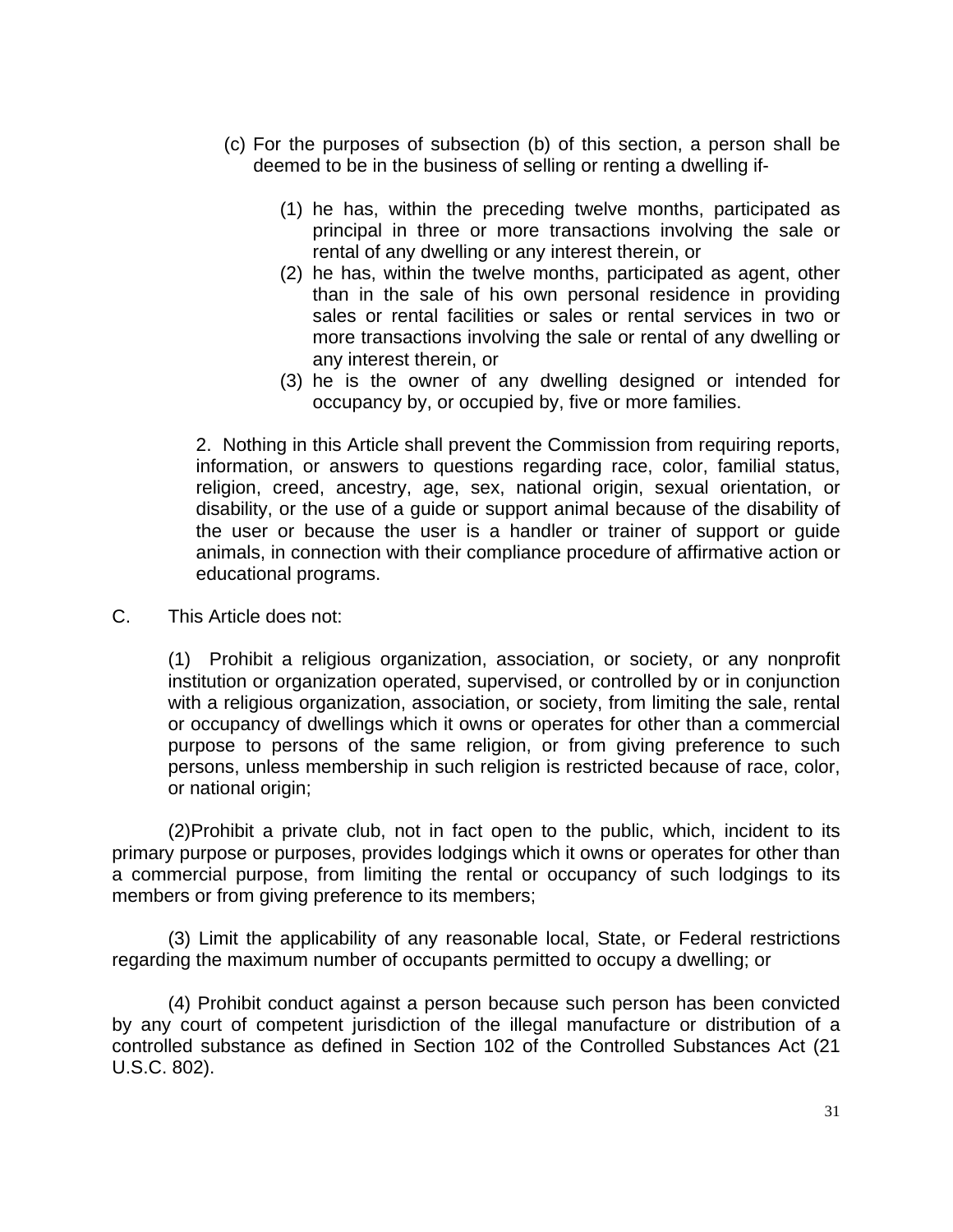D. Nothing in this Article regarding discrimination based on familial status applies with respect to housing for older persons as defined in this Article.

## Article X. PROHIBITED INTERFERENCE, COERCION OR INTIMIDATION

 A. It shall be unlawful to coerce, intimidate, threaten, or interfere with any person in the exercise or enjoyment of, or on account of that person having exercised or enjoyed, or on account of that person having aided or encouraged any other person in the exercise or enjoyment of, any right granted or protected *by this Ordinance*:

 B. Conduct made unlawful under this section includes, but is not limited to, the following:

- 1. Coercing a person, either orally, in writing, or by other means, to deny or limit the benefits provided that person in connection with the sale or rental of a dwelling, or in connection with a residential real estate related transaction because of race, ancestry, age, color, religion, sex, disability, familial status, national origin, or sexual orientation.
- 2. Threatening, intimidating, or interfering with persons in their enjoyment of a dwelling because of race, ancestry, age, color, religion, sex, disability, familial status, national origin, sexual orientation, or of visitors or associates of such person.
- 3. Threatening an employee or agent with dismissal or an adverse employment action, or taking such adverse employment action, for any effort to assist a person seeking access to the sale or rental of a dwelling, or seeking access to any residential real estate related transaction, because of the race, ancestry, age, color, religion, sex, disability, familial status, national origin, sexual orientation, of that person or any person associated with that person.
- 4. Intimidating or threatening any person because that person is engaging in activities designed to make other persons aware of, or encouraging such other persons to exercise, rights granted or protected by this Ordinance.
- 5. Retaliating against any person because that person has made a complaint, testified, assisted, or participated in any manner in a proceeding under this Ordinance or the Fair Housing Act.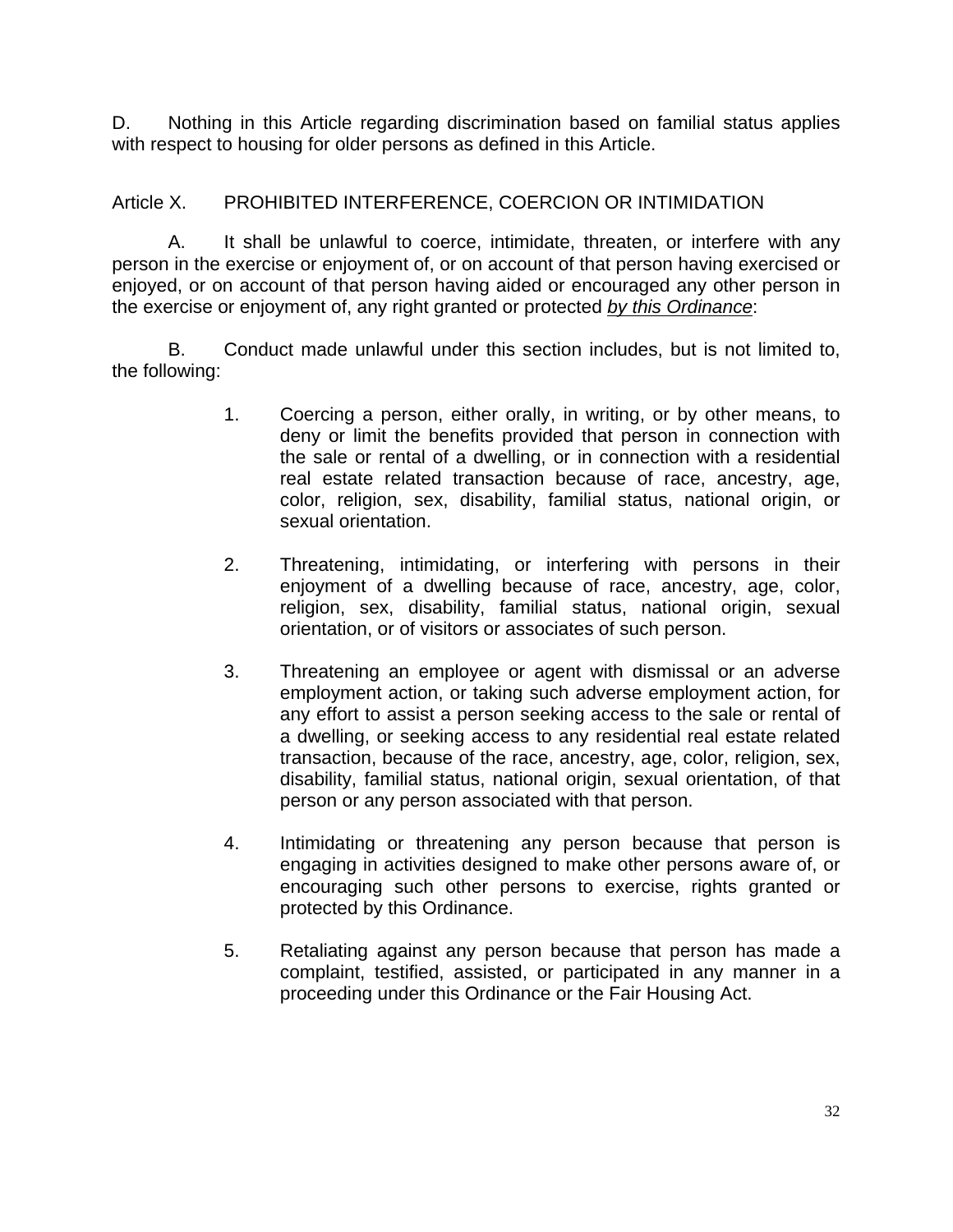#### Article XI. UNLAWFUL DISCRIMINATORY PRACTICES IN PUBLIC ACCOMMODATIONS

 A. It shall be an unlawful discriminatory practice for any person being the owner, lessee, proprietor, manager, superintendent, agent, or employee of any public accommodation, resort or amusement to:

- 1. Refuse, withhold from, or deny to any person because of his race, color, familial status, religious creed, ancestry, age, sex, sexual orientation, national origin, disability of the person, the use of guide or support animals because of the disability of the person, or because the person is a handler or trainer of support or guide animals, either directly or indirectly, any of the accommodations, advantages, facilities, or privileges of such public accommodation, resort or amusement.
- 2. Publish, circulate, issue, display, post, or mail, either directly or indirectly, any written or printed communication, notice or advertisement to the effect that any of the accommodations, advantages, facilities and privileges of any such place shall be refused, withheld from, or denied to any person on account of race, color, familial status, religious creed, ancestry, age, sex, sexual orientation, national origin, disability of the person, the use of guide or support animals because of the disability of the person, or because the person is a handler or trainer of support or guide animals, or that the patronage or custom thereat of any person, belonging to, or purporting to be of any particular age, race, color, religious creed, sex, ancestry, national origin, sexual orientation, or disability, or to any person due to use of a guide or support animal because of the disability of the user or because the user is a handler or trainer of support or guide animals, is unwelcome, objectionable, or not acceptable, desired, or solicited.
- 3. Exclude or otherwise deny equal goods, services, facilities, privileges, advantages, accommodations, or other opportunities to a person because of the disability of an individual with whom the person is known to have a relationship or association.
- 4. Construct, operate, or otherwise make available such place of public accommodation, resort, or amusement which is not accessible.
- 5. Aid, abet, incite, compel, or coerce the doing of any act declared by this subsection to be an unlawful discriminatory practice, or to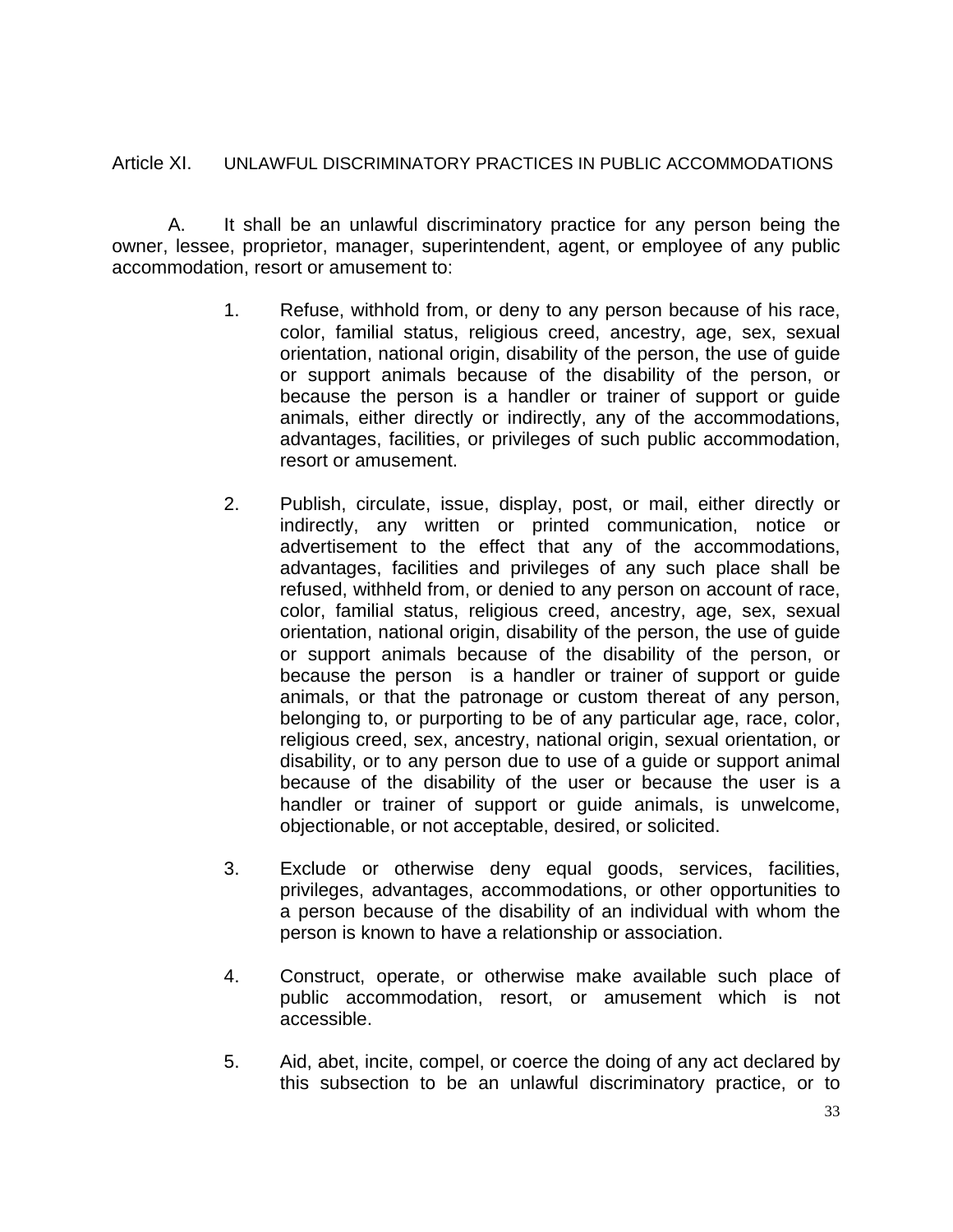obstruct or prevent any person from complying with the provisions of this subsection, or any order issued thereunder, or to attempt, directly or indirectly, to commit any act declared by this subsection to be an unlawful discriminatory practice.

B. For any person subject to the Ordinance to fail to post and exhibit prominently in his place of business any fair practices notice prepared and distributed by the Pennsylvania Human Relations Commission or the Erie County Human Relations Commission.

C. Nothing in this Ordinance shall bar any religious or denominational institution or organization, or any religious or denominational organization operated for charitable or educational purposes, which is operated, supervised, or controlled by or in connection with a religious organization, from limiting admission to or giving preference to persons of the same religion or denomination with regard to the occupancy, leasing, sale, or purchase of real estate, or from making such selection as is calculated by such organization to promote the religious principles for which it is established or maintained, provided that such selection or preference is not on the basis of race, color, familial status, religious creed, ancestry, age, sex, sexual orientation, national origin, disability of the person, the use of guide or support animals because of the disability of the person, or because the person is a handler or trainer of support or guide animals..

D. It shall be an unlawful discriminatory practice for any person to interfere with the exercise of one's rights under this Ordinance, harass, threaten, intimidate, harm, damage, or otherwise penalize any person, group, or business because he or they exercised his or their rights under this Ordinance, or because he or they have complied with the provisions of this Ordinance, or enjoyed the benefits of this Ordinance, or because he or they have made a charge, testified or assisted in any manner in any investigation, proceeding or hearing hereunder.

E. It shall be an unlawful discriminatory practice for any person to aid, abet, incite, induce, compel, or coerce the doing of an unlawful employment, housing, or public accommodation practice prohibited by this Ordinance, or to obstruct or prevent any person from complying with the provisions of this Ordinance, or any order issued hereunder.

## Article XII. RELIGIOUS OBSERVANCE

A. It shall be an unlawful discriminatory practice for any employer to prohibit, prevent, or disqualify any person from, or otherwise to discriminate against, any person in obtaining or holding employment because of such person's observance of any particular day or days or any portion thereof as a Sabbath or other holy day in accordance with the requirements of the person's religion.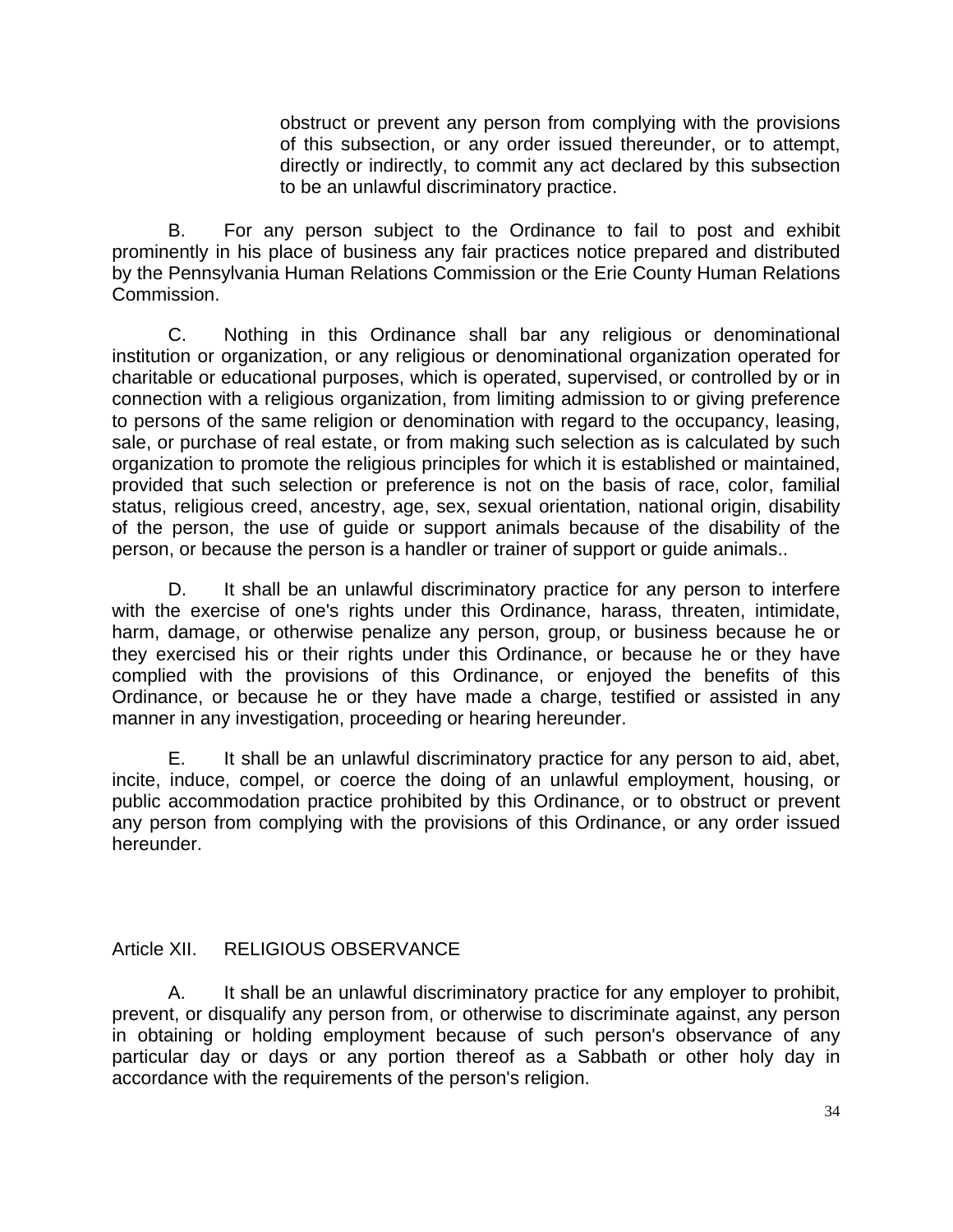B. Except as may be required in an emergency or where personal presence is indispensable to the orderly transaction of public business, no employee shall be required to remain at the place of employment during any day or days or portion thereof that, as a religious requirement, the person observes as the Sabbath or other holy day, including a reasonable time prior and subsequent thereto for travel between the place of employment and home. Provided, however, that any such absence from work shall, wherever practicable in the judgment of the employer, be made up by an equivalent amount of time and work at some other mutually convenient time, or shall be charged against any leave with pay ordinarily granted, other than sick leave. Provided, further, however, that any such absence not so made up or charged, may be treated by the employer of such person as leave taken without pay.

C. This section shall not be construed to apply to any position dealing with the public health or safety where the person holding such position must be available for duty whenever needed, or to any position or class of positions the nature and quality of the duties of which are such that the personal presence of the holder of such position is regularly essential on any particular day or days or portion thereof for the normal performance of such duties with respect to any applicant therefore or holder thereof who, as a religious requirement, observes such day or days or portion thereof as the Sabbath or other holy day.

#### Article XIII. CONFLICT AND SEVERABILITY

When a provision of this Ordinance is found to be in conflict with a provision of any other County Ordinance, or any regulation issued under the authority of such Ordinance said conflicting provision shall be presented to County Council which shall determine if the provision presents or does not present a conflict and may amend this Ordinance to correct said conflict.

This Ordinance shall be governed by and construed in accordance with the laws of the Commonwealth of Pennsylvania. In the event that a portion of this Ordinance is found to be inoperable or against public policy, then this Ordinance shall be divisible and said inoperable portion shall not be construed so as to affect the validity of other provisions of this Ordinance and the other provisions shall remain in full effect.

#### Article XIV. AUTHORIZATION TO RECEIVE DONATIONS

The authorization and appropriation of public funds to the Human Relations Commission shall not preclude the Commission from accepting grants or donations from any other sources, public or private, nor from entering into working agreements with other antidiscrimination agencies to further the work of this Commission and its purposes in administering this Ordinance and related state and federal statutes, so long as such activities provide no additional cost to the County without explicit prior approval of the County Council.